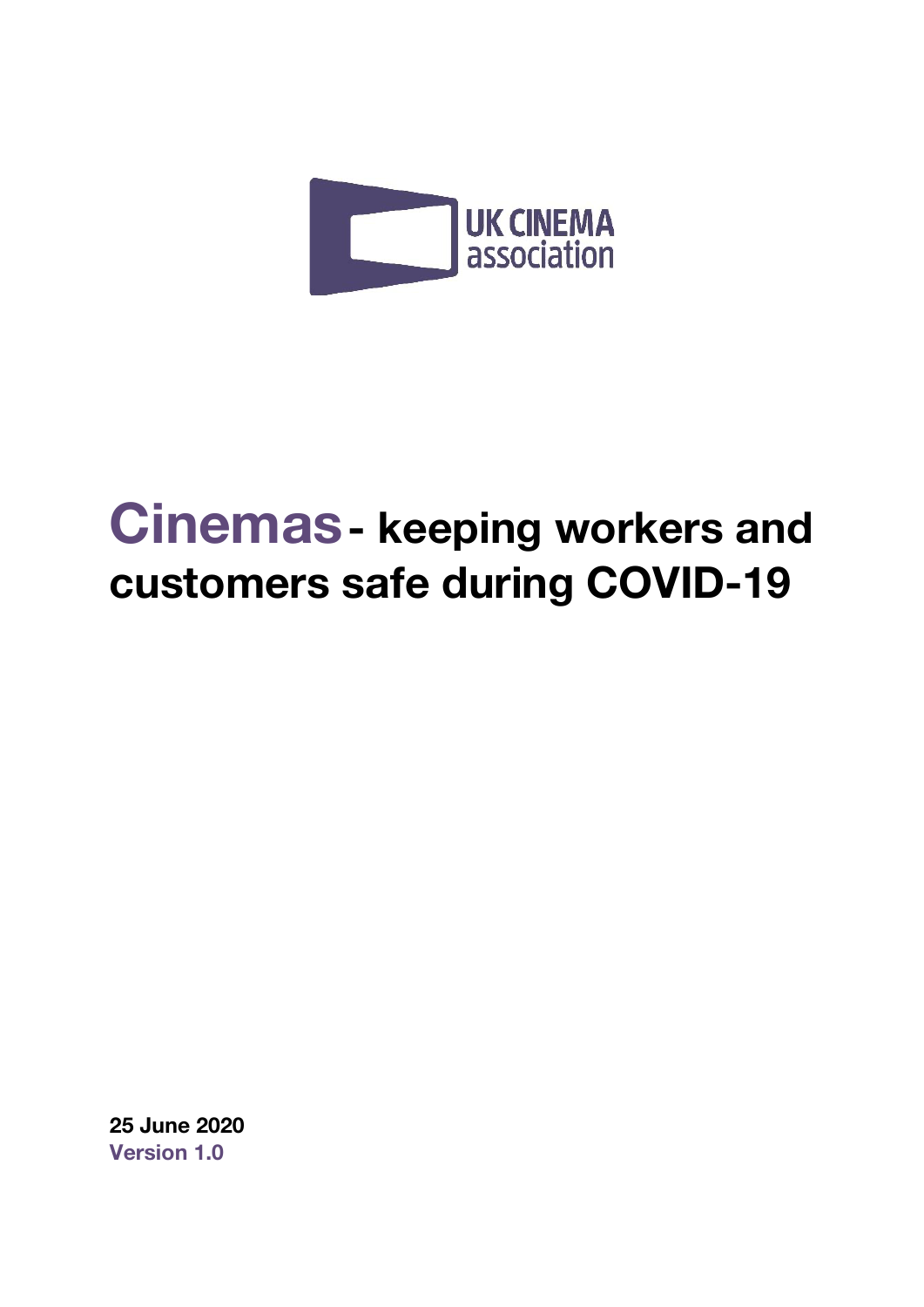# **Table of contents**

| <b>Introduction</b>                                       | $\boldsymbol{2}$ |
|-----------------------------------------------------------|------------------|
| 1. Thinking about risk                                    | 4                |
| 2. Who should go to work                                  | 8                |
| 3. Social distancing at work                              | 11               |
| 4. Keeping your customers, visitors and contractors safe  | 15               |
| 5. Cleaning the workplace                                 | 21               |
| 6. Personal Protective Equipment (PPE) and face coverings | 23               |
| 7. Workforce Management                                   | 25               |
| 8. Inbound and outbound goods                             | 27               |
| Where to obtain further guidance                          | 28               |
| <b>Appendix Definitions</b>                               | 29               |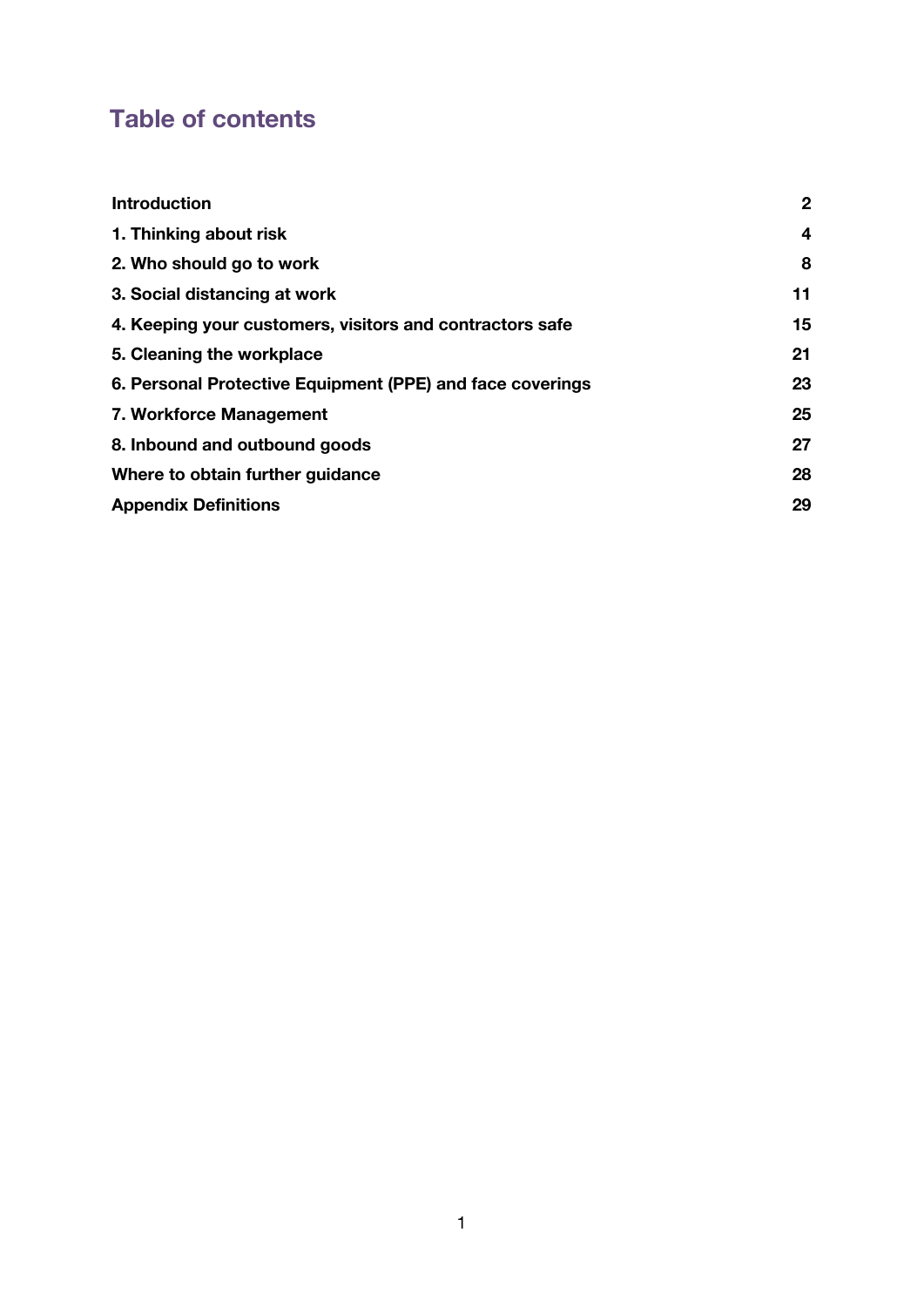# **Introduction**

The UK is currently experiencing a public health emergency as a result of the COVID-19 pandemic. It is critical that employers, employees, the self-employed and customers take steps to keep everyone safe. This document is to help employers, employees, volunteers, the self-employed and their customers in the UK cinema sector understand how to work safely and keep their customers safe during the COVID-19 pandemic, keeping as many people as possible socially distant from those they do not live with and are not part of their support bubble. We hope it gives you freedom within a practical framework to think about what you need to do to continue, or restart, operations during the COVID-19 pandemic. We understand how important it is to work safely and support the health and well-being of workers, volunteers, customers and visitors during the COVID-19 pandemic and not contribute to the spread of the virus.

This document has been prepared in consultation with the Department for Digital, Culture, Media and Sport (DCMS) the British Film Institute, the Screen Sector Task Force, the Independent Cinema Office and Bectu*,* Public Health England (PHE), the Health and Safety Executive (HSE) and the devolved nations.

Public health is devolved in Northern Ireland, Scotland and Wales; this guidance should be considered alongside local public health and safety requirements and legislation in Northern Ireland, Scotland and Wales. For advice to businesses in other parts of the UK, please see guidance set by the Northern Ireland Executive, the Scottish Government, and the Welsh Government. For Scotland, please see: https://www.gov.scot/collections/coronavirus-covid-19-guidance/#businessesandemployers.

We expect that this document will be updated over time. This version is up to date as of 25 June 2020. You can check for updates at: https://www.cinemauk.org.uk/coronavirus-covid-19/guidance-for-cinemas/. If you have any feedback for us, please email info@cinemauk.org.uk.

This document is one of a set of documents about how to work safely in different types of workplace. This one is designed to be relevant for people who operate or run cinemas, including mobile cinemas.

#### How to use this guidance

This document sets out guidance on how to open workplaces safely while minimising the risk of spreading COVID-19. It gives practical considerations of how this can be applied in the workplace for workers, customers and visitors.

Each business will need to translate this into the specific actions it needs to take, depending on the nature of their business, including the size and type of business, how it is organised, operated, managed and regulated.

This guidance does not supersede any legal obligations relating to health and safety, employment or equalities and it is important that as a business or an employer you continue to comply with your existing obligations, including those relating to individuals with protected characteristics. It contains non-statutory guidance to take into account when complying with these existing obligations. When considering how to apply this guidance, take into account agency workers, contractors, customers, visitors and other people, as well as your employees.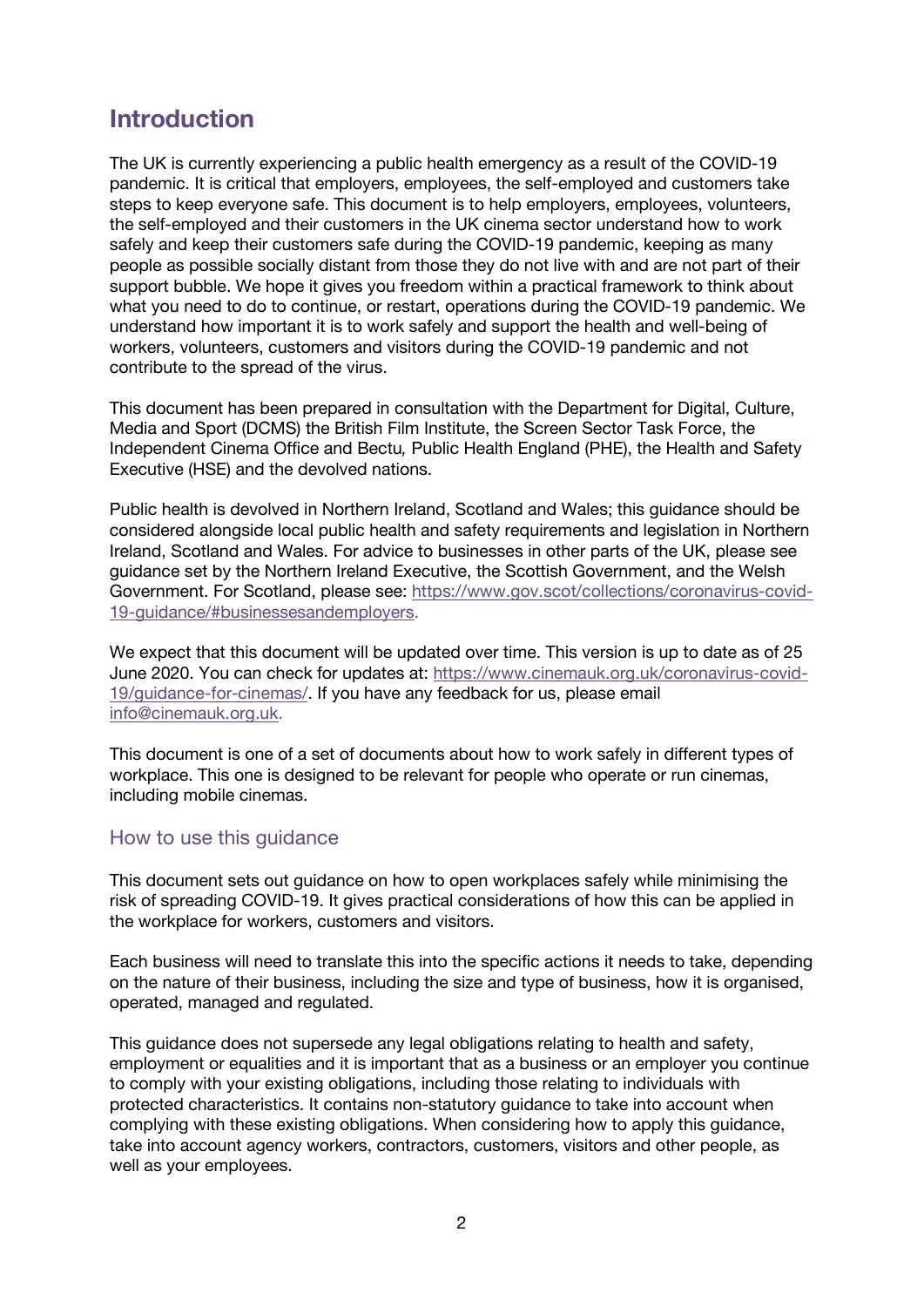Any reference to 'households' includes 'support bubbles' as defined in the Government guidance on *Meeting people from outside your household*: https://www.gov.uk/guidance/meeting-people-from-outside-your-household

Operating a cinema will usually require a licence from the local licensing authority to exhibit a film and we would expect you to comply with all relevant licensing requirements.

To help you decide which actions to take, you need to carry out an appropriate COVID-19 risk assessment, just as you would for other health and safety related hazards. This risk assessment must be done in consultation with unions or workers.

This guidance currently only relates to activities permitted by UK Government regulation in England from 4 July 2020.

It should consider:

- Workplace safety, especially for those employees likely to come into contact with a large number of customers.
- The expected interactions between customers during the event (so closeness of contact) and on the basis of those considerations, ensuring sufficient controls are established to ensure social distancing is maintained (for example clear communication to staff and audience, demarcation of spaces, sufficient staffing etc.)

#### What do we mean by 'Cinemas'?

Cinemas are indoor, seated venues where people watch films together. The definition here covers primarily cinemas in fixed buildings but also includes mobile cinemas.

This guidance will help those cinemas that are currently closed consider what their operations need to look like when they are allowed to open.

It should be read in conjunction with guidance issued by BEIS on working safely during coronavirus (COVID-19) - shops and branches - https://www.gov.uk/guidance/workingsafely-during-coronavirus-covid-19/shops-and-branches - restaurants offering takeaway or delivery - https://www.gov.uk/guidance/working-safely-during-coronavirus-covid-19/restaurants-offering-takeaway-or-delivery - or the equivalent guidance in devolved nations and the DCMS guidance for people who work in the visitor economy https://www.gov.uk/guidance/working-safely-during-coronavirus-covid-19/the-visitoreconomy.

The Coronavirus (COVID-19): framework for decision making - Scotland's route map through and out of the crisis gives an indication of the practical examples of what people, organisations and businesses can expect to see change over time, including for the food sector. The Scottish Government has published guidance for the food sector here: https://www.foodstandards.gov.scot/publications-and-research/publications/covid-19 guidance-for-food-business-operators-and-their-employees.

It does not include outdoor cinemas, which are subject to different considerations. Guidance on these venues can be found here: https://www.cinemauk.org.uk/coronaviruscovid-19/guidance-for-cinemas/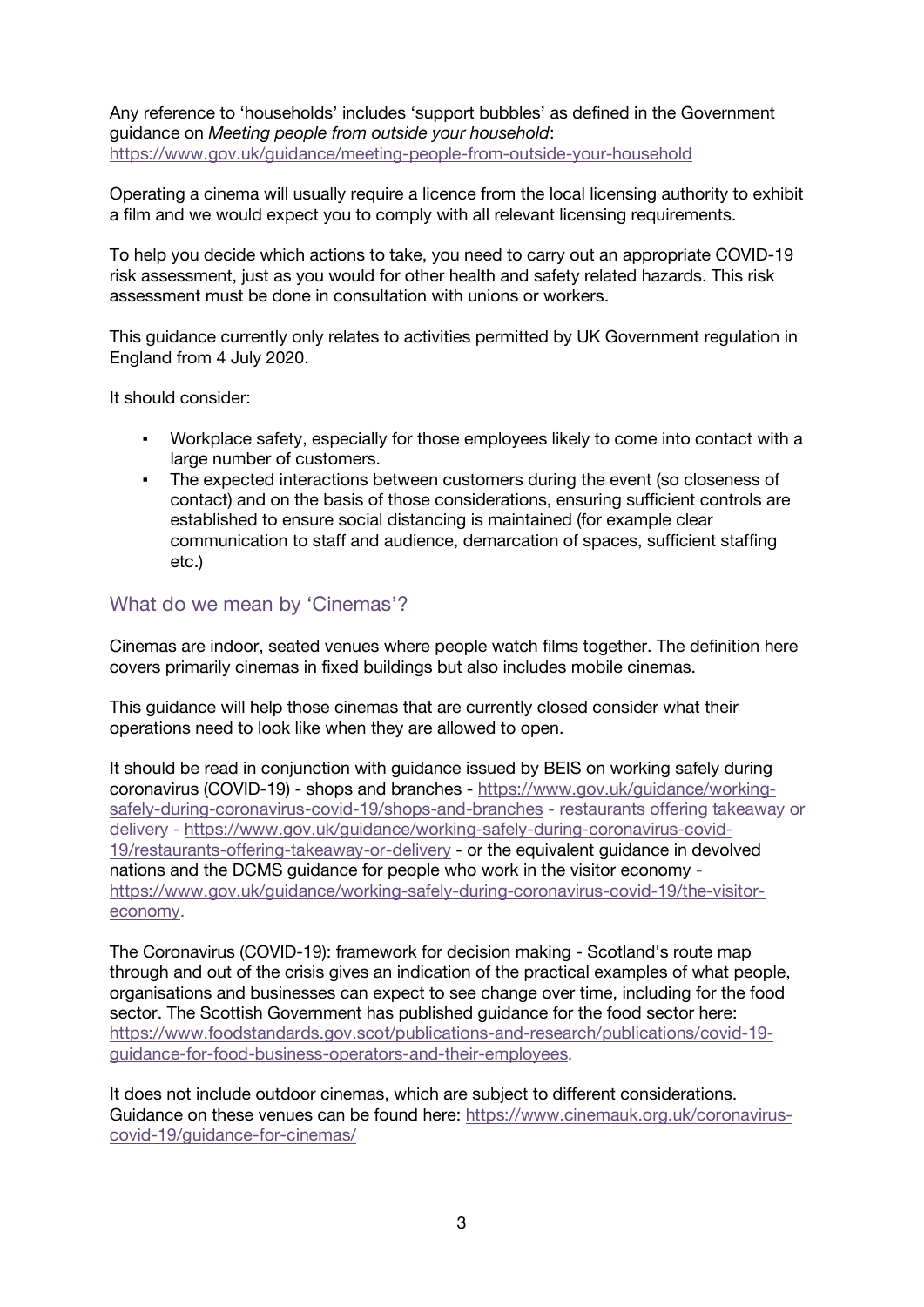# **1. Thinking about risk**

**Objective:** That all employers carry out a COVID-19 risk assessment.

COVID-19 is a public health emergency. Everyone needs to assess and manage the risks of COVID-19, and in particular, businesses should consider the risks to their workers and customers. As an employer, you also have a legal responsibility to protect workers and others from risk to their health and safety. This means you need to think about the risks they face and do everything reasonably practicable to minimise them, recognising you cannot completely eliminate the risk of COVID-19.

You must make sure that the risk assessment for your business addresses the risks of COVID-19, using this guidance to inform your decisions and control measures. You should also consider the security implications of any decisions and control measures you intend to put in place, as any revisions could present new or altered security risks that may require mitigation. A risk assessment is not about creating huge amounts of paperwork, but rather about identifying sensible measures to control the risks in your workplace. If you have fewer than five workers, or are self-employed, you don't have to write anything down as part of your risk assessment. Your risk assessment will help you decide whether you have done everything you need to. There are interactive tools available to support you from the Health and Safety Executive (HSE) at https://www.hse.gov.uk/risk/assessment.htm. Further information can be found at https://www.hse.gov.uk/news/working-safely-duringcoronavirus-outbreak.htm.

Employers have a duty to consult their employees on health and safety. You can do this by listening and talking to them about the work and how you will manage risks from COVID-19. The people who do the work are often the best people to understand the risks in the workplace and will have a view on how to work safely. Involving them in making decisions shows that you take their health and safety seriously. You must consult with the health and safety representative selected by a recognised trade union or, if there isn't one, with your workforce or a representative chosen by your workers. As an employer, you cannot decide who the representative will be.

At its most effective, full involvement of your workers creates a culture where relationships between employers and workers are based on collaboration, trust and joint problemsolving. As is normal practice, workers should be involved in assessing workplace risks and the development and review of workplace health and safety policies in partnership with the employer. Employers and workers should always come together to resolve issues. If concerns still cannot be resolved, see below for further steps you can take.

Where the enforcing authority, such as the HSE or your local authority, identifies employers who are not taking action to comply with the relevant public health legislation and guidance to control public health risks, they are empowered to take a range of actions to improve control of workplace risks. For example, this would cover employers not taking appropriate action to ensure social distancing, where possible.

Failure to complete a risk assessment which takes account of COVID-19, or completing a risk assessment but failing to put in place sufficient measures to manage the risk of COVID-19, could constitute a breach of health and safety law. The actions the enforcing authority can take include the provision of specific advice to employers to support them to achieve the required standard, through to issuing enforcement notices to help secure improvements. Serious breaches and failure to comply with enforcement notices can constitute a criminal offence, with serious fines and even imprisonment for up to two years. There is also a wider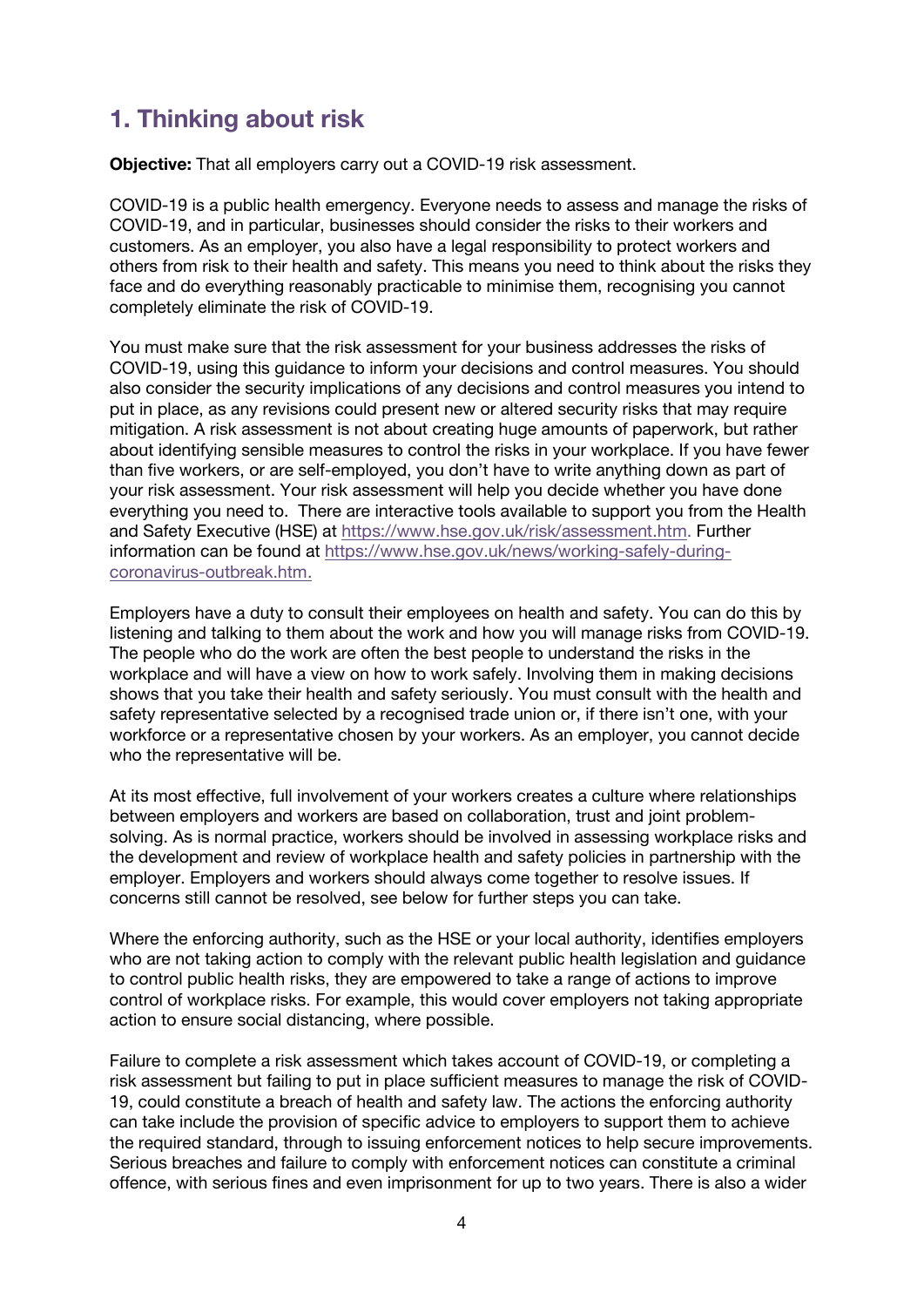system of enforcement, which includes specific obligations and conditions for licensed premises.

Employers are expected to respond to any advice or notices issued by enforcing authorities rapidly and are required to do so within any timescales imposed by the enforcing authorities. The vast majority of employers are responsible and will join with the UK's fight against COVID-19 by working with the Government and their sector bodies to protect their workers and the public. However, inspectors are carrying out compliance checks nationwide to ensure that employers are taking the necessary steps.

#### **How to raise a concern:**

- Contact your employee representative.
- Contact your trade union if you have one.
- Contact your local licensing authority.
- Use the HSE form available at https://www.hse.gov.uk/contact/concerns.htm
- Contact HSE by phone on 0300 003 1647.

# 1.1 Managing risk

**Objective:** To reduce risk to the lowest reasonably practicable level by taking preventative measures, in order of priority.

Employers have a duty to reduce workplace risk to the lowest reasonably practicable level by taking preventative measures. Employers must work with any other employers or contractors sharing the workplace so that everybody's health and safety is protected. In the context of COVID-19 this means protecting the health and safety of your workers and customers by working through these steps in order:

- In every workplace, increasing the frequency of handwashing and surface cleaning.
- Businesses and workplaces should make every reasonable effort to enable working from home as a first option. Where working from home is not possible, workplaces should make every reasonable effort to comply with the social distancing guidelines set out by the government.
- Where the social distancing guidelines cannot be followed in full, in relation to a particular activity, businesses should consider whether that activity needs to continue for the business to operate, and if so, take all the mitigating actions possible to reduce the risk of transmission between their staff.
- Ensuring that those suffering from symptoms of COVID-19 or advised to self-isolate to not enter the cinema.
- Further mitigating actions include:
	- Increasing the frequency of hand washing and surface cleaning.
	- Keeping the activity time involved as short as possible.
	- Using screens or barriers to separate people from each other.
	- Using back-to-back or side-to-side working (rather than face-to-face) whenever possible.
	- Reducing the number of people each person has contact with by using 'fixed teams or partnering' (so each person works with only a few others).

Finally, if people must work face-to-face for a sustained period with more than a small group of fixed partners, then you will need to assess whether the activity can safely go ahead. No one is obliged to work in an unsafe work environment.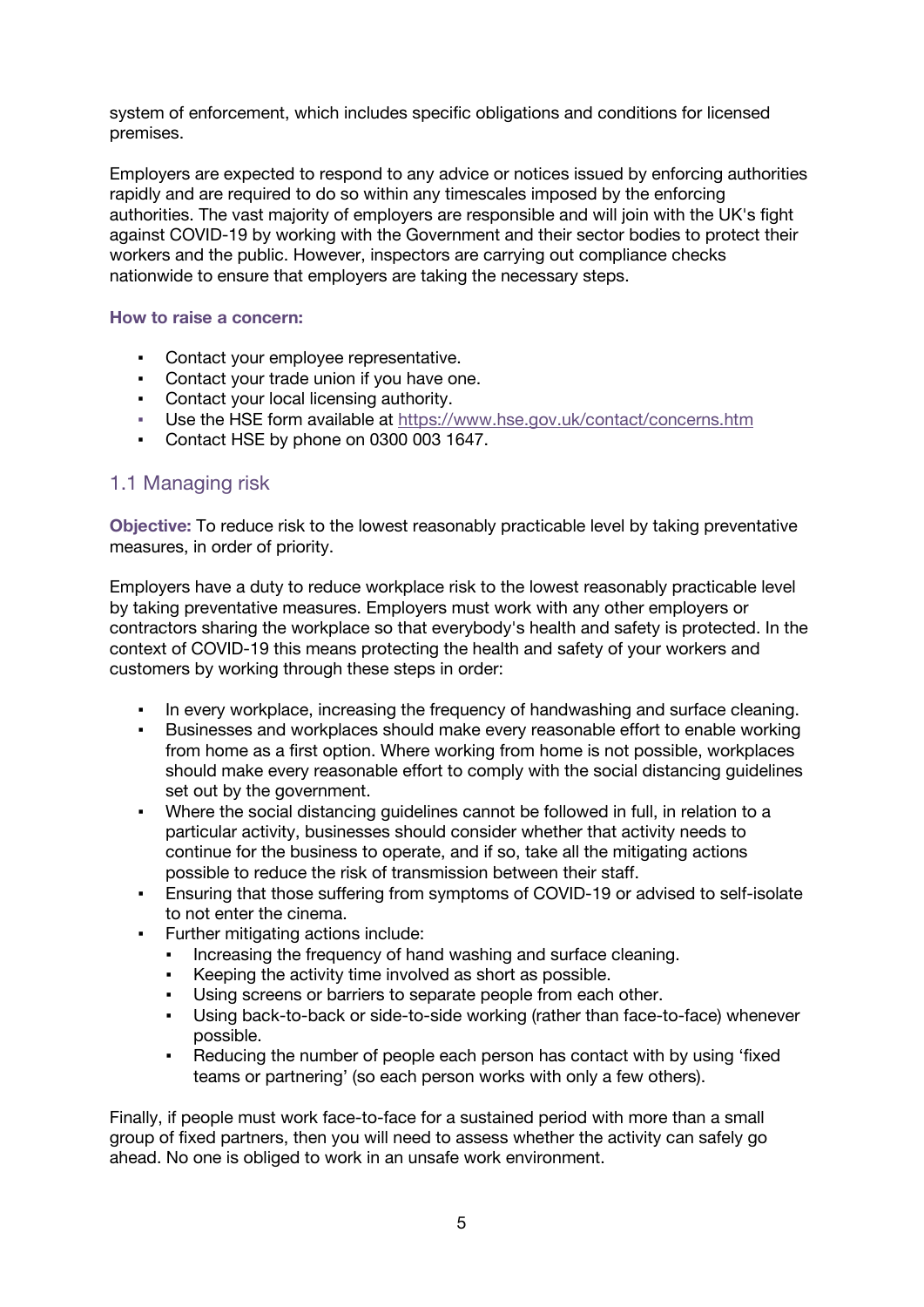In your assessment you should have particular regard to whether the people doing the work are especially vulnerable to COVID-19.

The recommendations in the rest of this document are ones you must consider as you go through this process. You could also consider any advice that has been produced specifically for your sector, for example by trade associations or trades unions.

If you have not already done so, you should carry out an assessment of the risks posed by COVID-19 in your workplace as soon as possible. If you are currently operating, you are likely to have gone through a lot of this thinking already. We recommend that you use this document to identify any further improvements you should make.

Your risk assessment should not be seen as a "one off" exercise but should be kept under regular review and revised as required. A written record of each risk assessment exercise and the controls introduced in response should be kept both as a matter of good practice, but also as a reference point on matters of compliance. Implementation of the controls identified by the risk assessment needs to be monitored under adequate supervision.

You should also consider the security implications of any changes you intend to make to your operations and practices in response to COVID-19, as any revisions may present new or altered security risks which may need mitigation.

#### 1.2 Sharing the results of your risk assessment

You must share the results of your risk assessment with your workforce. HSE have published some guidance on sharing information regarding COVID, the link to which is here: https://www.hse.gov.uk/news/assets/docs/talking-with-your-workers.pdf

If possible, you should also consider publishing the results of your risk assessment on your company website. We would expect all businesses to demonstrate to their workers and customers that they have properly assessed their risk and taken appropriate measures to mitigate this. You should do this by displaying a notification in a prominent place in your business and on your website, if you have one. Below you will find a notice you should display in your workplace to show you have followed this guidance.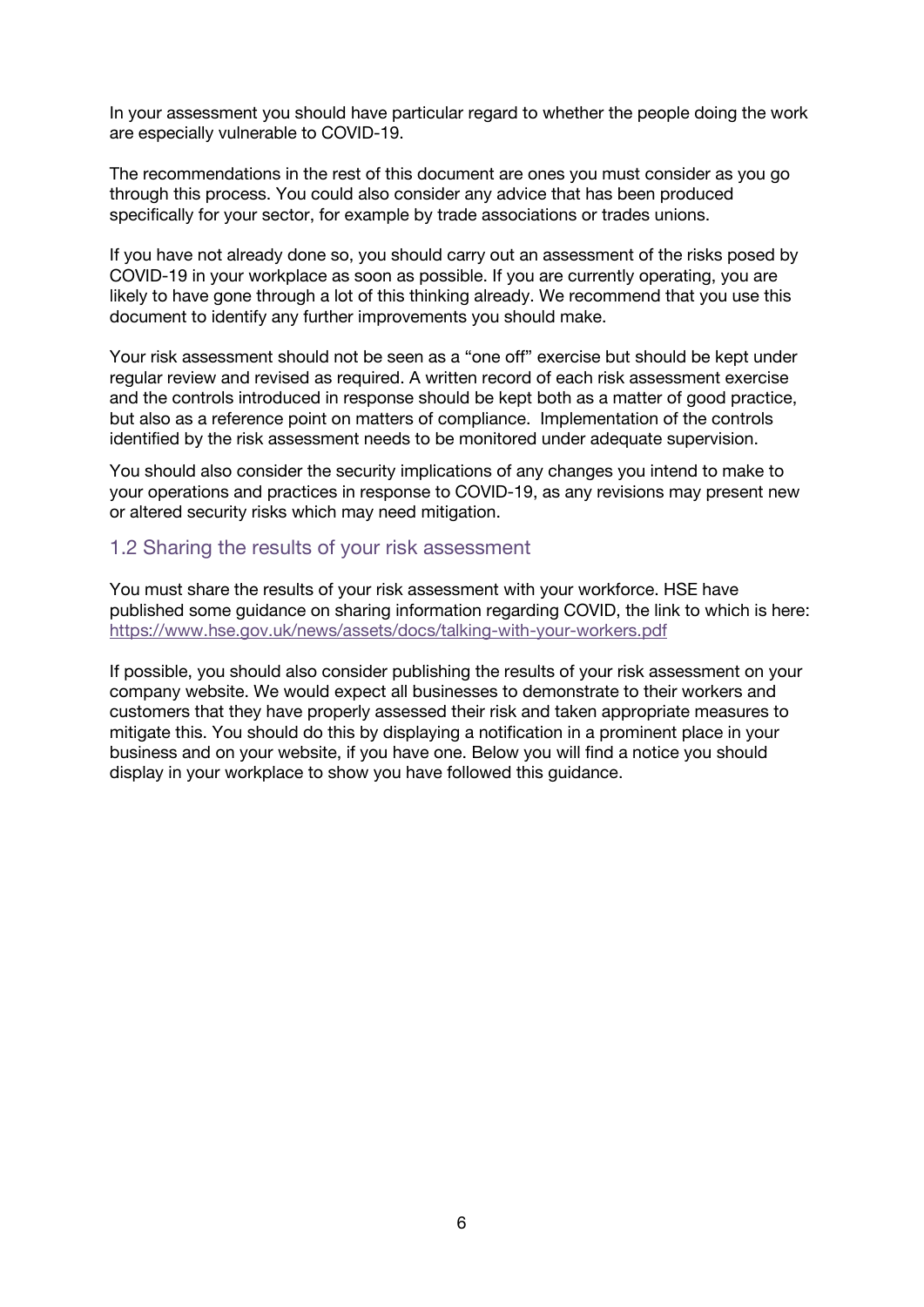

# 1.3 Collecting customer data for track and trace

The opening up of the economy following the COVID-19 outbreak is being supported by NHS Test and Trace. You should assist this service by keeping a temporary record of your staff shift patterns, customers and visitors for 21 days, in a way that is manageable for your business, and assist NHS Test and Trace with requests for that data if needed. This could help contain clusters or outbreaks. Many businesses that take bookings already have systems for recording their customers and visitors – including restaurants, hotels, and hair salons. If you do not already do this, you should do so to help fight the virus. We will work with industry and relevant bodies to design this system in line with data protection legislation, and set out details shortly.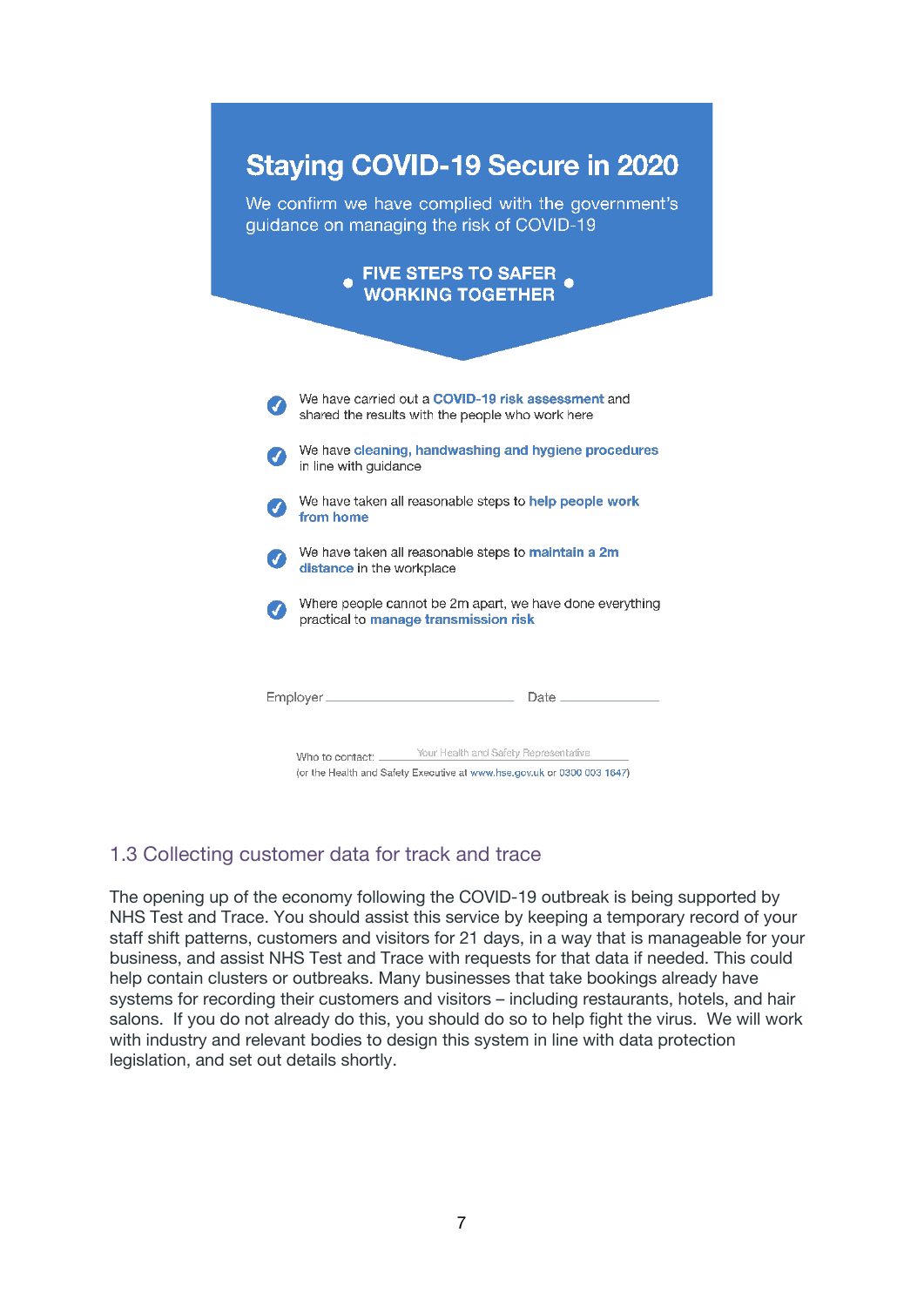# **2. Who should go to work**

**Objective:** People who can work from home should continue to do so. Employers should decide, in consultation with their employees, whether it is viable for them to continue working from home. Where it is decided that workers should come into their place of work then this will need to be reflected in the risk assessment and actions taken to manage the risks of transmission in line with this guidance

#### **Steps that will usually be needed:**

- Considering who is essential to be on the premises. It is recognised that the overwhelming majority of staff working at cinemas undertake roles which cannot be reasonably performed from home. However, there may be some – those undertaking film programming or finance for example – for whom this is possible.
- Planning for the minimum number of people needed on site to operate safely and effectively.
- Monitoring the well-being of people who are working from home and helping them stay connected to the rest of the workforce, especially if the majority of their colleagues are on-site.
- Keeping in touch with off-site workers on their working arrangements including their welfare, mental and physical health and personal security.
- Providing equipment for people to work from home safely and effectively, for example, remote access to work systems. More guidance on this is at: https://www.hse.gov.uk/toolbox/workers/home.htm?utm\_source=hse.gov.uk&utm\_ medium=refferal&utm\_campaign=coronavirus&utm\_term=homeworkers&utm\_content=home-page-popular

We know many people are also keen to return to or contribute to volunteering. Organisations have a duty of care to volunteers to ensure as far as reasonably practicable they are not exposed to risks to their health and safety. This guidance around working safely during COVID-19 should ensure that volunteers are afforded the same level of protection to their health and safety as others, such as workers and customers.

# 2.1 Protecting people who are at higher risk

**Objective:** To protect clinically extremely vulnerable and clinically vulnerable individuals. Clinically extremely vulnerable individuals have been strongly advised not to work outside the home during the pandemic peak and only return to work when community infection rates are low: https://www.gov.uk/guidance/working-safely-during-coronavirus-covid-19/restaurants-offering-takeaway-or-delivery#takeaways-appendix

Clinically vulnerable individuals, who are at higher risk of severe illness (for example, people with some pre-existing conditions), have been asked to take extra care in observing social distancing and should be helped to work from home, either in their current role or in an alternative role.

If clinically vulnerable individuals cannot work from home, they should be offered the option of the safest available on-site roles, enabling them to maintain social distancing guidelines (2m, or 1m with risk mitigation where 2m is not viable, is acceptable). If they cannot maintain social distancing you should carefully assess whether this involves an acceptable level of risk. As for any workplace risk you must take into account specific duties to those with protected characteristics, including, for example, expectant mothers who are, as always, entitled to suspension on full pay if suitable roles cannot be found. Particular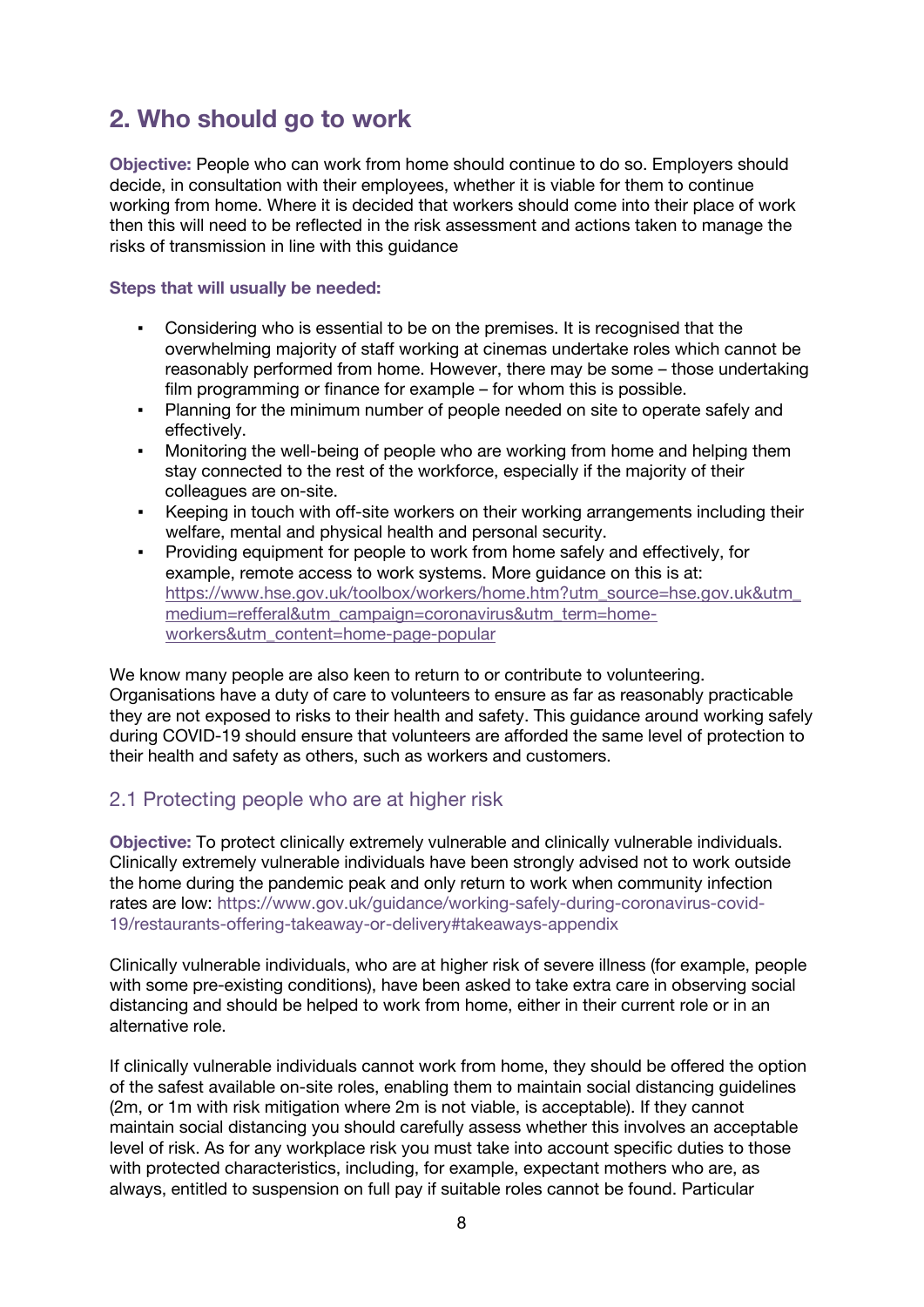attention should also be paid to people who live with clinically extremely vulnerable individuals.

**Steps that will usually be needed:**

- Provide support for workers around mental health and wellbeing. This could include advice or telephone support.
- See current quidance for advice on who is in the clinically extremely vulnerable and clinically vulnerable groups.

# 2.2 People who need to self-isolate

**Objective:** To make sure individuals who are advised to stay at home under existing government guidance do not physically come to work: https://www.gov.uk/government/publications/covid-19-stay-at-home-guidance

This includes individuals who have symptoms of COVID-19 as well as those who live in a household or are in a support bubble with someone who has symptoms and those who are advised to self-isolate as part of the Government's test and trace programme: https://www.nhs.uk/conditions/coronavirus-covid-19/testing-and-tracing/nhs-test-andtrace-if-youve-been-in-contact-with-a-person-who-has-coronavirus/

#### **Steps that will usually be needed:**

- Enabling workers to work from home while self-isolating if appropriate.
- See current guidance for employees https://www.gov.uk/statutory-sick-pay and employers - https://www.gov.uk/employers-sick-pay - relating to statutory sick pay due to COVID-19.
- See current guidance for people who have symptoms and those who live with others who have symptoms: https://www.gov.uk/government/publications/covid-19-stayat-home-guidance/stay-at-home-guidance-for-households-with-possiblecoronavirus-covid-19-infection

# 2.3 Equality in the workplace

**Objective:** To treat everyone in your workplace equally.

- In applying this guidance, employers should be mindful of the particular needs of different groups of workers or individuals.
- It is breaking the law to discriminate, directly or indirectly, against anyone because of a protected characteristic such as age, sex or disability.
- Employers also have particular responsibilities towards disabled workers and those who are new or expectant mothers.

- Understanding and taking into account the particular circumstances of those with different protected characteristics.
- Involving and communicating appropriately with workers whose protected characteristics might either expose them to a different degree of risk or might make any steps you are thinking about inappropriate or challenging for them.
- Considering whether you need to put in place any particular measures or adjustments to take account of your duties under relevant equalities legislation.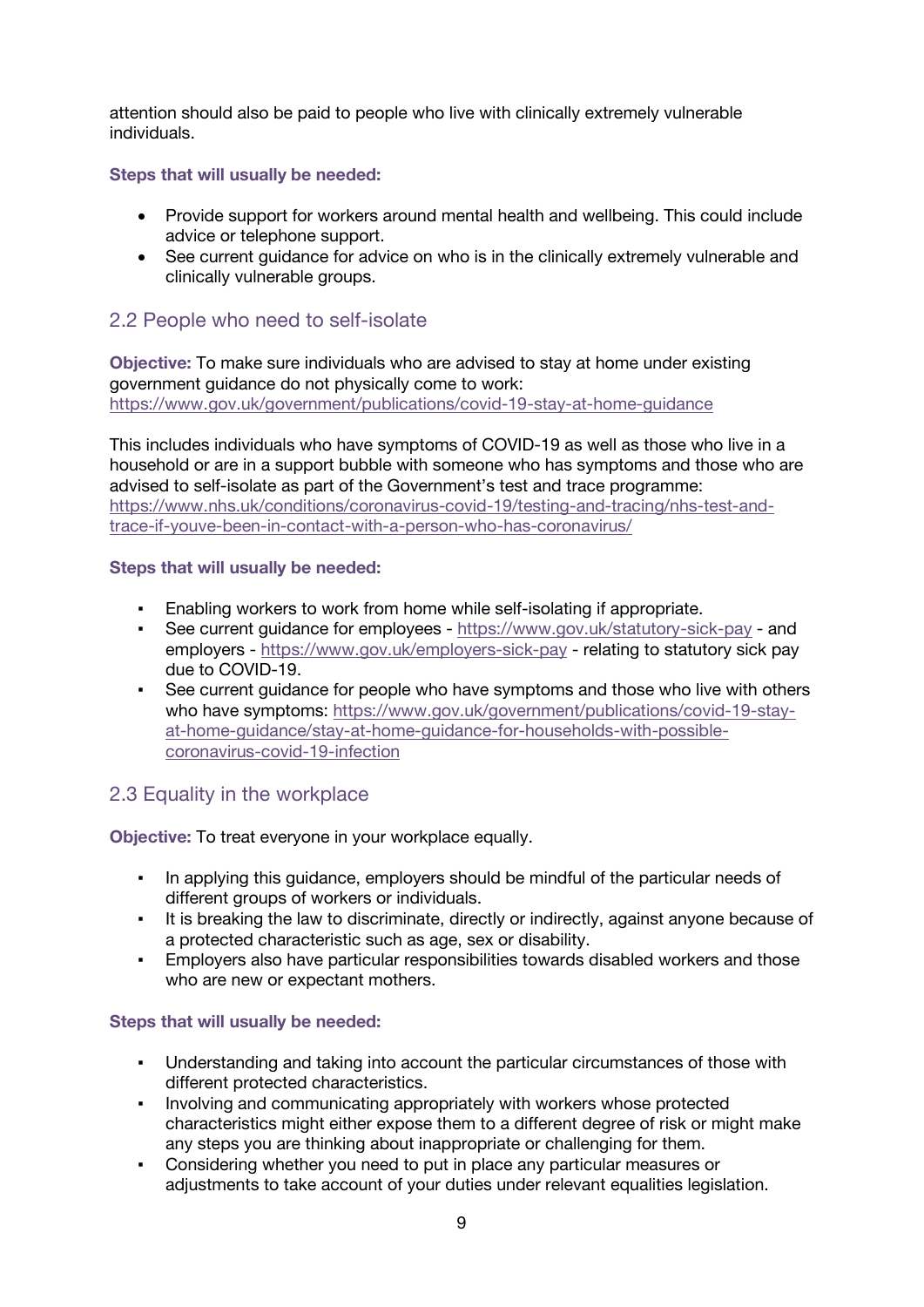- Making reasonable adjustments to avoid disabled workers being put at a disadvantage and assessing the health and safety risks for new or expectant mothers.
- Making sure that the steps you take do not have an unjustifiable negative impact on some groups compared to others, for example those with caring responsibilities or those with religious commitments.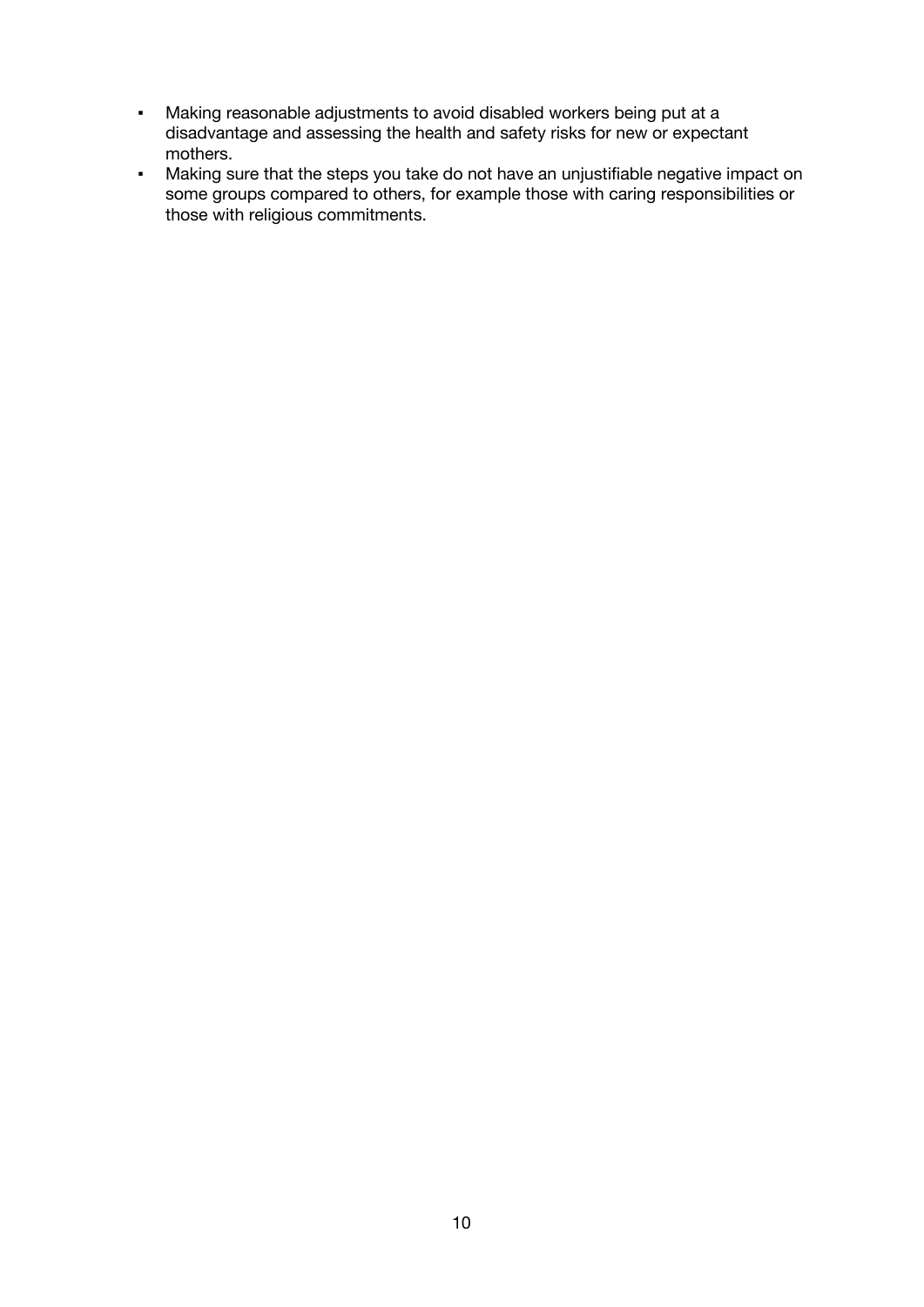# **3. Social distancing for workers**

**Objective:** To maintain social distancing wherever possible, including while arriving at and departing from work, while in work and when travelling between sites.

- You must maintain social distancing in the workplace wherever possible.
- Where the social distancing guidelines cannot be followed in full in relation to a particular activity, businesses should consider whether that activity needs to continue for the business to operate, and, if so, take all the mitigating actions possible to reduce the risk of transmission between their staff. Mitigating actions include:
	- Further increasing the frequency of hand washing and surface cleaning.
	- Keeping the activity time involved as short as possible.
	- Using screens or barriers to separate people from each other.
	- Using back-to-back or side-to-side working (rather than face-to-face) whenever possible.
	- Reducing the number of people each person has contact with by using 'fixed teams or partnering' (so each person works with only a few others).
	- **Ensuring good ventilation in the work premises (e.g. opening windows where** possible).
- Social distancing applies to all parts of a business, not just the place where people spend most of their time, but also entrances and exits, break rooms, canteens and similar settings. These are often the most challenging areas to maintain social distancing

### 3.1 Coming to work and leaving work

**Objective:** To maintain social distancing wherever possible, on arrival and departure and to enable handwashing upon arrival. Avoid using public transport, and aim to walk, cycle, or drive instead. If using public transport is necessary, wearing a face covering is mandatory.

- Staggering arrival and departure times at work to reduce crowding into and out of the workplace, taking account of the impact on those with protected characteristics. It may also prevent workers from needing to use public transport at peak times.
- Providing additional parking or facilities such as bike-racks to help people walk, run, or cycle to work where possible.
- Reducing congestion, for example, by having more entry points to the workplace at larger sites.
- Using markings and introducing one-way flow at entry and exit points.
- Providing handwashing facilities (or hand sanitiser where not possible) at entry and exit points.
- Maintaining use of security access devices, such as keypads or passes, and adjusting processes at entry/exit points to reduce risk of transmission. For example, cleaning pass readers regularly and asking staff to hold their passes next to pass readers rather than touching them.
- Defining process alternatives for entry/exit points where appropriate, for example, deactivating pass readers at turnstiles in favour of showing a pass to security personnel at a distance.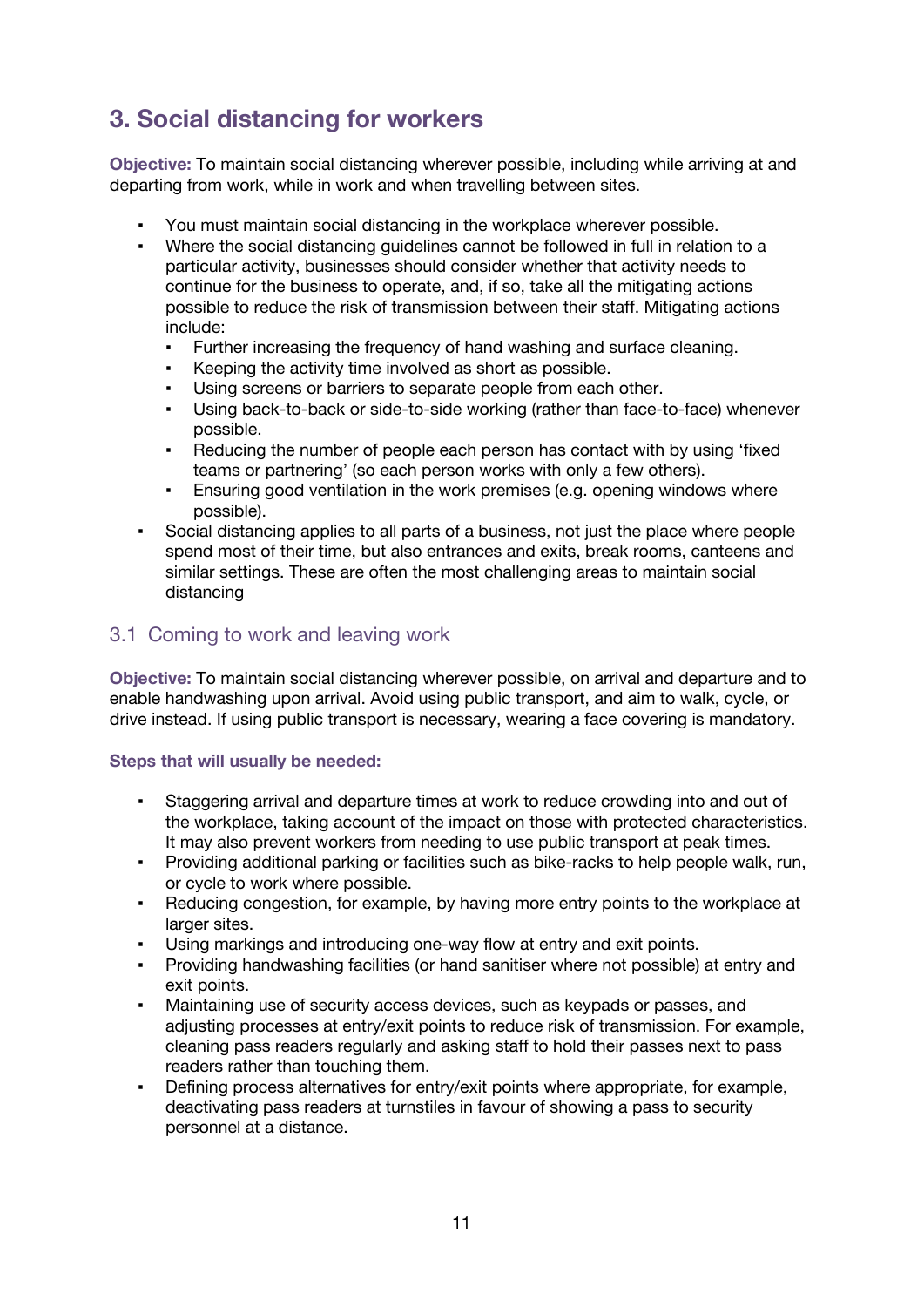# 3.2 Moving around buildings

**Objective:** To maintain social distancing as far as possible while people travel through the workplace.

#### **Steps that will usually be needed:**

- Reducing movement by discouraging non-essential trips within buildings and sites, for example, restricting access to some areas, encouraging use of radios or telephones, where permitted. These items require cleaning between users if multiuse.
- **•** Introducing more one-way flow through buildings. Providing floor markings and signage should remind employees to follow to social distancing wherever possible.
- Reducing maximum occupancy for lifts, providing hand sanitiser for the operation of lifts and encouraging use of stairs wherever possible.
- Making sure that people with disabilities are able to access lifts.
- Regulating use of high traffic areas including corridors, lifts, turnstiles and walkways to maintain social distancing.

# 3.3 Workplaces and workstations

**Objective:** To maintain social distancing between individuals when they are at their workstations.

- For people who work in one place, workstations should allow them to maintain social distancing wherever possible.
- Workstations should be assigned to an individual as much as possible. If they need to be shared, they should be shared by the smallest possible number of people.
- If it is not possible to keep workstations to recommended social distance then businesses should consider whether that activity needs to continue for the business to operate, and if so take all mitigating actions possible to reduce the risk of transmission.

- Reviewing layouts to allow workers to work further apart from each other.
- Using floor tape or paint to mark areas to help people keep to social distance wherever possible.
- Avoiding people working face-to-face. For example, by working side-by-side or facing away from each other.
- Using screens to create a physical barrier between staff and customers at regular contact points, so for example ticket kiosks or concessions desks.
- Using a consistent pairing system if people have to work in close proximity. For example, maintenance activities that cannot be redesigned.
- Minimising contacts around transactions, for example:
	- Encouraging the use of contactless payments and online booking where possible.
	- **Encouraging the use of e-tickets and, where possible, establishing** arrangements for customers and the use of e-ticketing.
	- Enabling a contactless method of ticket checking, for example self-scanning by customers.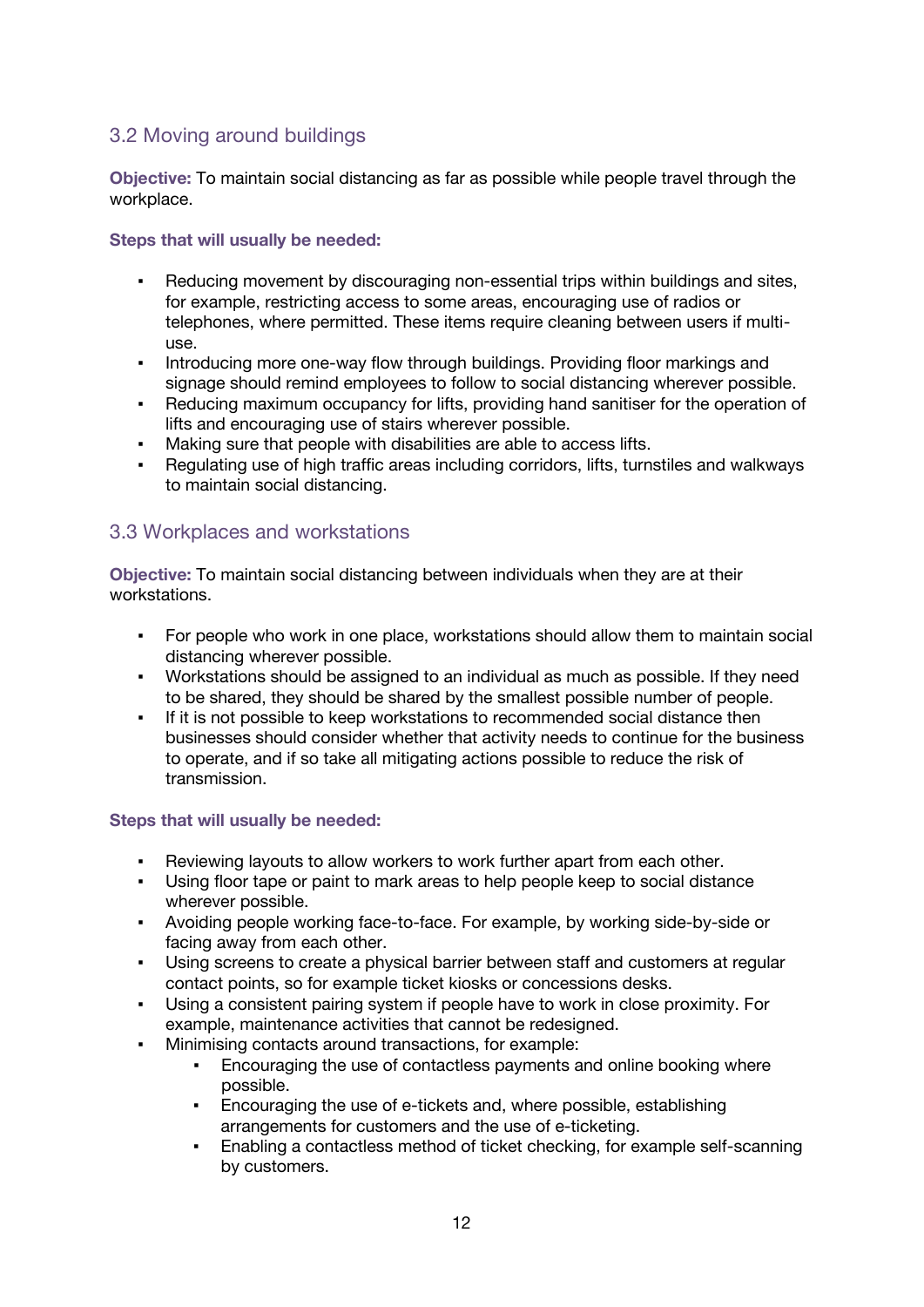# 3.4 Food preparation areas

**Objective:** To maintain social distancing and reduce contact where possible in kitchens and other food preparation areas.

Please refer to the Restaurants offering takeaway or delivery guidance for further details: https://www.gov.uk/guidance/working-safely-during-coronavirus-covid-19/restaurants-offering-takeaway-or-delivery

#### **Steps that will usually be needed:**

- Following government guidance on managing food preparation and food service areas: https://www.gov.uk/government/publications/covid-19-guidance-for-foodbusinesses/guidance-for-food-businesses-on-coronavirus-covid-19
- Allowing kitchen access to as few people as possible.
- Minimising interaction between kitchen staff and other workers, including when on breaks.
- Putting teams into shifts to restrict the number of workers interacting with each other.
- Spacing working areas socially distant as much as possible, recognising the difficulty of moving equipment such as sinks, hobs and ovens. Consider cleanable panels to separate working areas in larger kitchens.
- Providing floor marking to signal social distance.
- Using 'one way' traffic flows to minimise contact.
- Minimising access to walk-in pantries, fridges and freezers, for example, with only one person being able to access these areas at one point in time.
- Minimising contact between kitchen workers and front of house workers, for example at 'handover' points. For example, by having zones from which front of house staff can collect food.

# 3.5 Meetings

**Objective:** To reduce transmission due to face-to-face meetings and maintain social distancing in meetings

#### **Steps that will usually be needed:**

- Using remote working tools to avoid in person meetings
- Only absolutely necessary participants should attend meetings and should maintain social distance throughout.
- Avoiding transmission during meetings, for example avoiding sharing pens and other objects.
- **Providing hand sanitiser in meeting rooms.**
- Holding meetings outdoors or in well-ventilated rooms whenever possible.
- For areas where regular meetings take place, use floor signage to help people maintain social distancing.

# 3.6 Common Areas

**Objective:** To maintain social distancing while using common areas.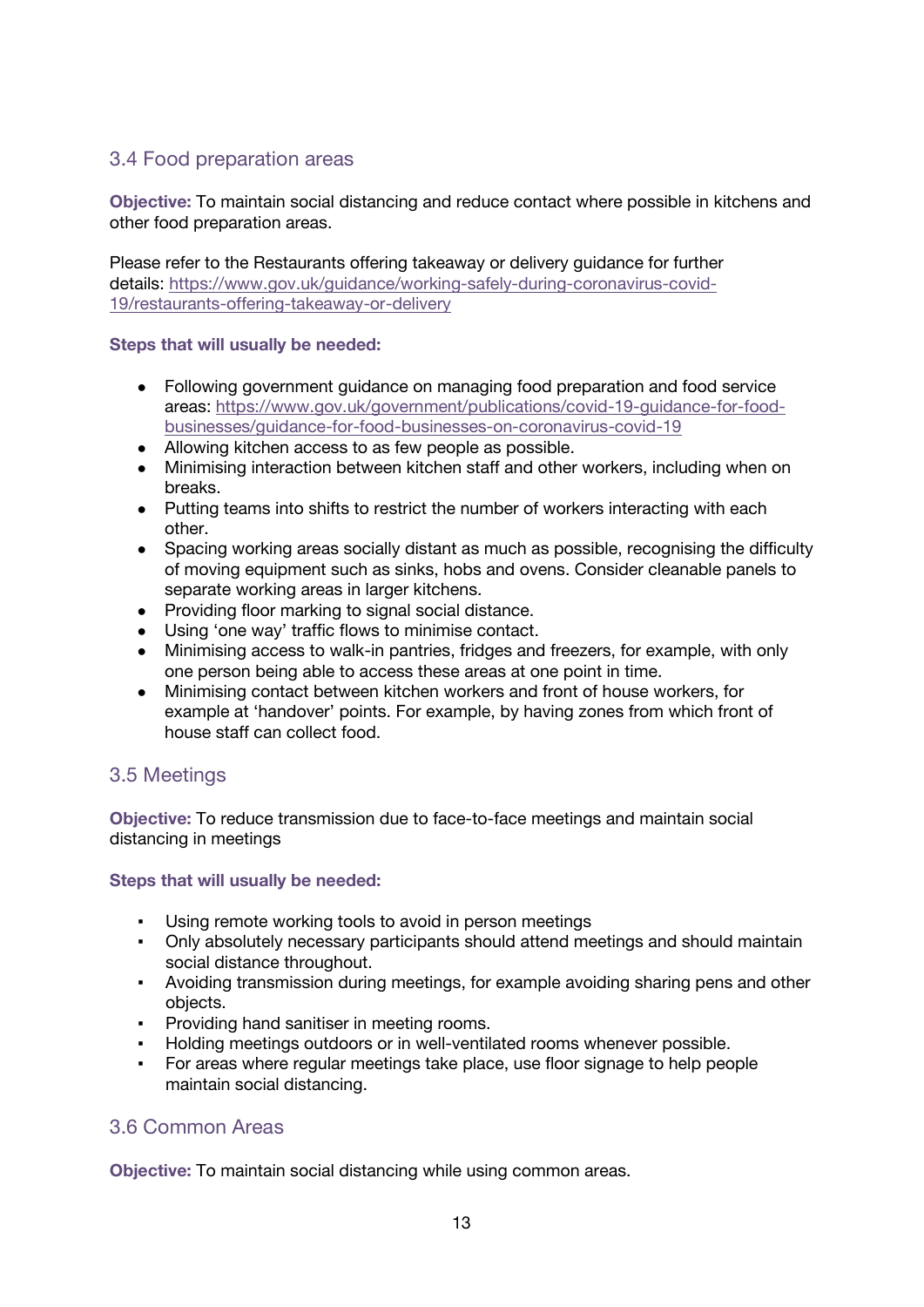#### **Steps that will usually be needed:**

- Undertaking risk assessments particularly for 'employee-only' areas such as projection rooms.
- Staggering break times to reduce pressure on the staff break rooms or places to eat.
- Using safe outside areas for breaks.
- Creating additional space by using other parts of the working area or building that have been freed up by remote working.
- **Installing screens to protect workers in receptions or similar areas.**
- Reconfiguring seating and tables to optimise spacing and reduce face-to-face interactions.
- **Encouraging workers to remain on-site and, when not possible, maintaining social** distancing while off-site.
- Considering use of social distance marking for other common areas such as toilets, showers, lockers and changing rooms and in any other areas where queues typically form.

# 3.7 Accidents, security and other incidents

**Objective:** To prioritise safety during incidents.

- In an emergency, for example, an accident, provision of first aid, fire or break-in, people do not have to stay socially distanced if it would be unsafe.
- People involved in the provision of assistance to others should pay particular attention to sanitation measures immediately afterwards including washing hands.

- Reviewing your incident and emergency procedures to ensure they reflect the social distancing principles as far as possible.
- Considering the security implications of any changes you intend to make to your operations and practices in response to COVID-19, as any revisions may present new or altered security risks which may need mitigations.
- Considering whether you have enough appropriately trained staff to keep people safe. For example, having dedicated staff to encourage social distancing or to manage security.
- For organisations who conduct physical searches of people, bags or possessions, considering how to ensure safety of those conducting searches while maintaining security standards.
- Following government guidance on managing security risks: https://www.cpni.gov.uk/staying-secure-during-covid-19-0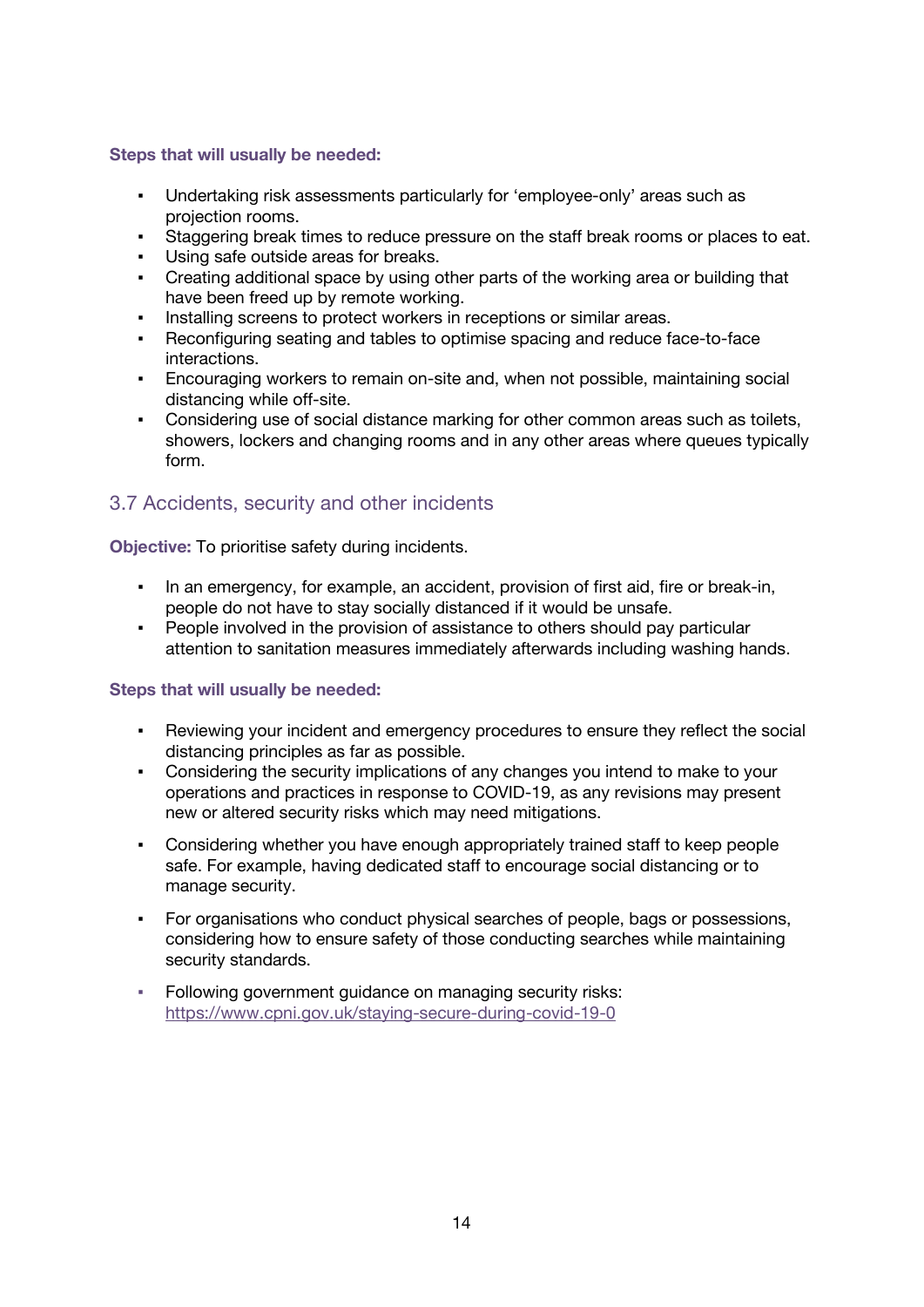# **4. Keeping your customers, visitors and contractors safe**

In the following section, we have focused particularly on safeguarding our customers, however as outlined in section 1-3, cinema operators need to pay full attention to their initial risk assessment and refer to the BEIS guidance on working safely during coronavirus (COVID-19) - shops and branches - https://www.gov.uk/guidance/working-safely-duringcoronavirus-covid-19/shops-and-branches - and restaurants offering takeaway or delivery https://www.gov.uk/guidance/working-safely-during-coronavirus-covid-19/restaurantsoffering-takeaway-or-delivery.

### 4.1 Managing capacity and overcrowding

**Objective:** To ensure social distancing is possible by limiting the number of people able to access the venue.

● Maximum capacity should be based on the government requirement for social distancing, venue layout and the configuration of space.

#### **Steps that will usually be needed:**

- Make customers aware of, and encourage compliance with, limits on gatherings. For example, on arrival or at booking. Audience members should only be gathering in groups of up to two households (including your support bubble). It is against the law to gather in groups of more than 30 people, except for the limited circumstances as set out in law. In these specific cases, those operating venues should take additional steps to ensure the safety of the public and prevent large gatherings or mass events from taking place.
- Venues should reconfigure entertainment spaces to enable customers to be seated rather than standing. For example, repurposing any standing areas in auditoria for customer seating, or in house bars operating under the relevant guidelines.
- Conducting a specific risk assessment for each venue and the proposed activities to identify:
	- The likely numbers of people that will be in the venue at different times of its key use.Which activities can be undertaken and which spaces can be used with specific measures to ensure social distancing and maintain cleanliness.
	- Limiting the number of people in the venue, overall and in any particular congestion areas, for example doorways between outside and inside spaces.
	- Managing occupancy levels and changeover by reducing audience sizes and amending timetabling.
	- Allowing a sufficient break time between screenings held to prevent waiting in groups.

# 4.2 Entry into and exit from the cinema

**Objective:** To minimise the contact resulting from a visit to a cinema.

- Using outside premises for queuing where available and safe, for example some car parks.
- Encouraging customers to use hand sanitiser as they enter the premises to reduce the risk of transmission by touching surfaces.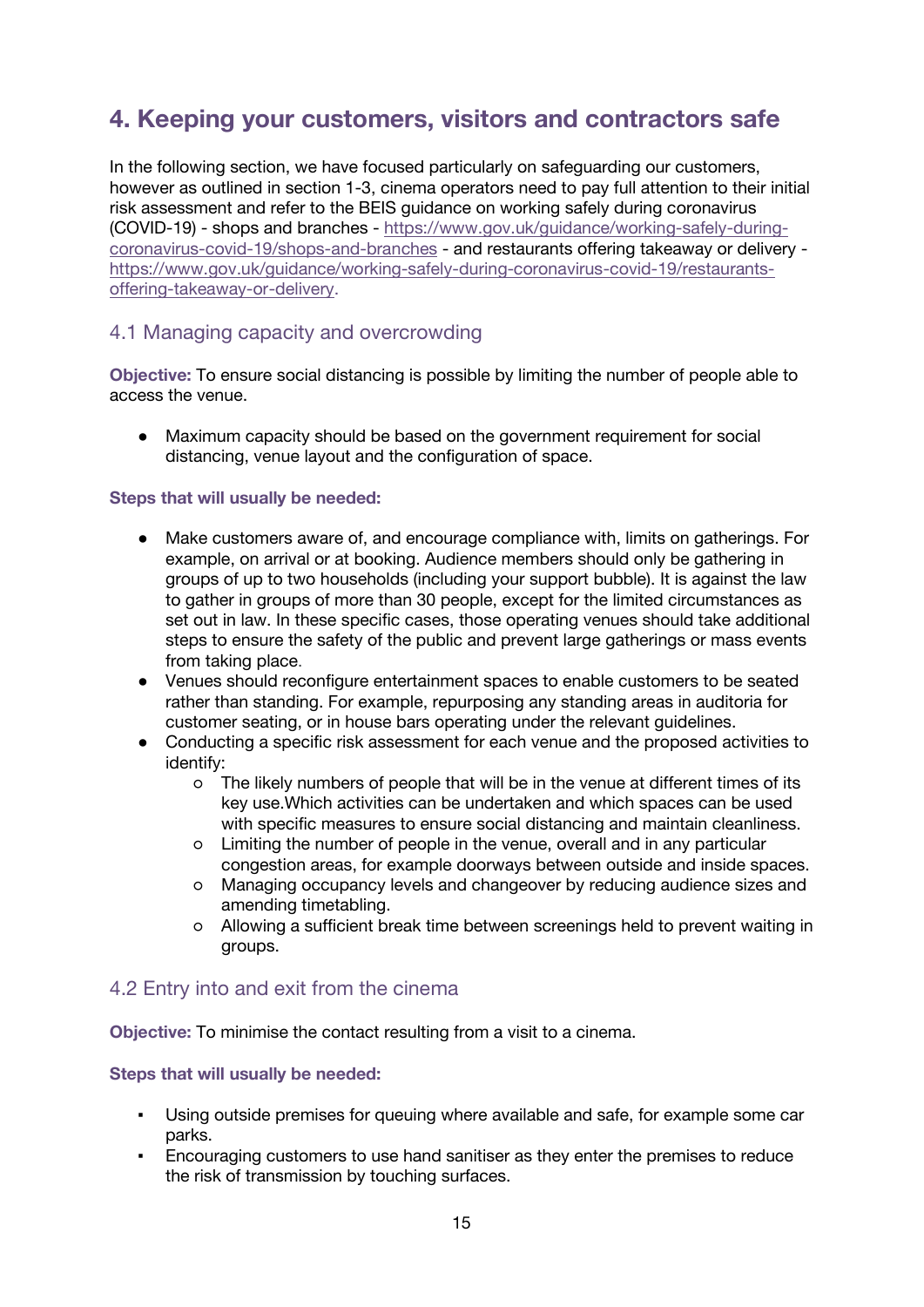- Managing outside queues to ensure they do not cause a risk to individuals or other businesses, or additional security risks, for example by introducing queuing systems, having staff direct customers and protecting queues from traffic by routing them behind permanent physical structures such as street furniture, bike racks, bollards or putting up barriers.
- Individual businesses or venues should consider the cumulative impact of many venues re-opening in a small area. This means working with local authorities, neighbouring businesses and travel operators to assess this risk and applying additional mitigations. These could include:
	- Further lowering capacity even if it is possible to safely seat a number of people inside a venue, it may not be safe for them all to travel or enter that venue.
	- Staggering entry times with other venues and taking steps to avoid queues building up in surrounding areas.
	- **EXECT:** Arranging one-way travel routes between transport hubs and venues.
	- Advising patrons to avoid particular forms of transport or routes and to avoid crowded areas when in transit to the venue.
- If appropriate, the Government has powers under schedule 22 of the Coronavirus Act 2020 to close venues hosting large gatherings or prohibit certain events (or types of event) from taking place.
- Ensuring any changes to entries, exit and queue management take into account reasonable adjustments for those who need them, including disabled customers. For example, maintaining pedestrian and parking access for disabled customers.

# 4.3 Moving around the cinema

**Objective:** To maintain social distancing as far as possible while customers move through a cinema.

#### **Steps that will usually be needed:**

- Reducing the number (and amending the timing) of screenings to manage customer flows around - and in and out of - the cinema.
- Regulating use of high traffic areas including toilets, corridors, escalators and lifts to maintain social distancing.
- **Introducing more one-way flow through buildings.**
- Providing floor markings and signage to remind customers to follow to social distancing wherever possible.
- Using screens to create a physical barrier between staff and customers at regular contact points, so for example ticket kiosks or concessions desks.
- Using floor markers to direct customers to food and drink collections points and toilets, and introducing one-way flow routes through signage that clearly indicate the direction of flow; further measures can be considered, such as barriers or designated staff to direct customers.
- Reducing maximum occupancy for lifts, providing hand sanitiser for the operation of lifts and encouraging use of stairs where possible.
- Making sure that people with disabilities are able to access lifts.

# 4.4 Managing cinema auditoriums

**Objective:** To maintain social distancing of customers in cinema auditoriums wherever possible and particularly while they are seated.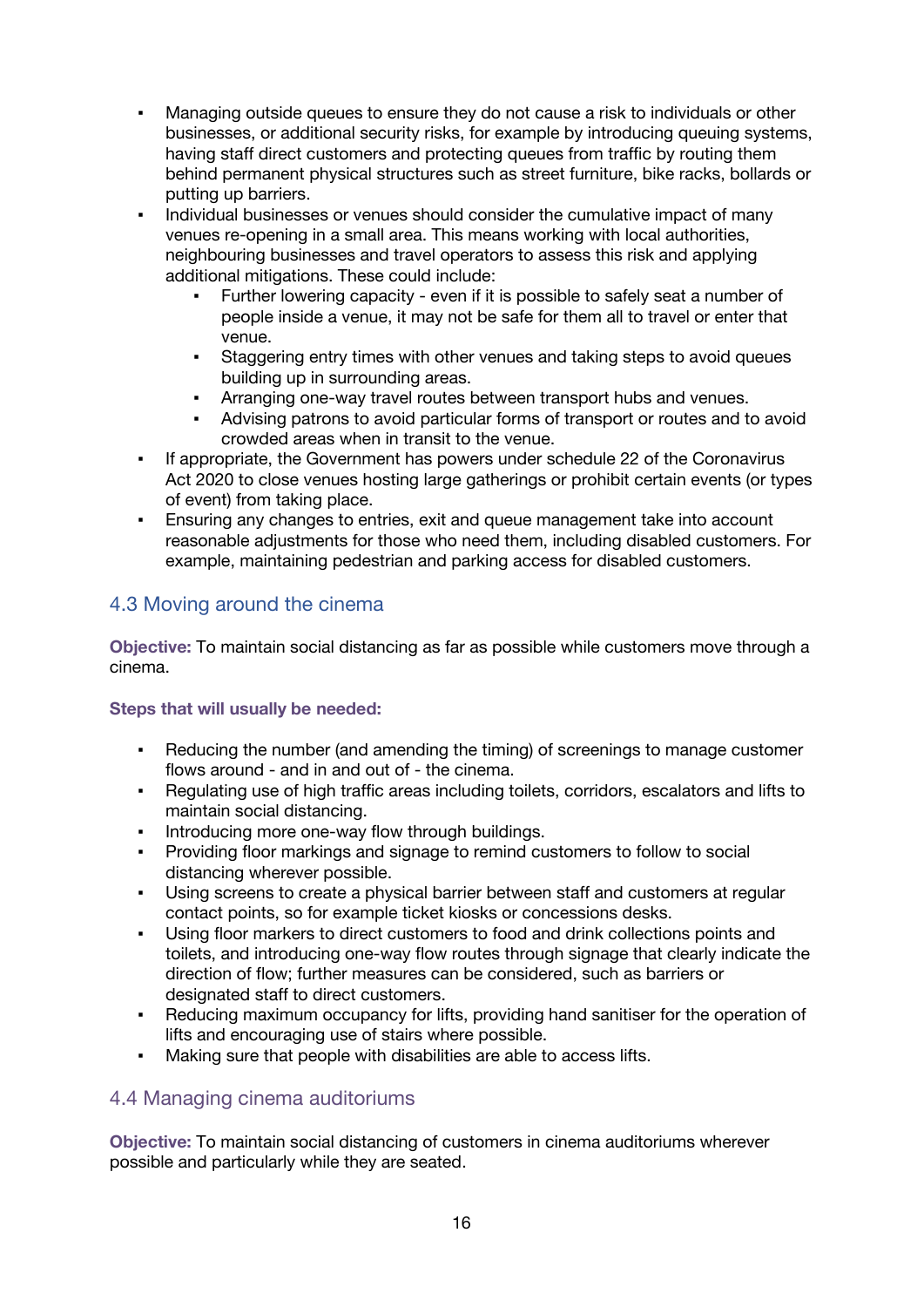#### **Steps that will usually be needed:**

- Utilising allocated seating systems where available to facilitate social distancing between household groups and other individuals. Where these systems are not available, and cannot be introduced, cinemas should identify alternative ways of achieving appropriate social distancing.
- Organising seating to ensure the following can be maintained: 2m or where 2m is not viable - 1m with risk mitigation are acceptable. Mitigations should be considered and those introduced set out in the risk assessment.
- Introducing one-way flow through auditoriums, including the potential use of emergency exits as exits from the auditorium.
- Providing floor markings and signage to remind customers to follow to social distancing wherever possible.
- **Ensuring sufficient staff are available to support customers and ensure social** distancing is being observed.
- Being mindful of and avoiding programming film content which is likely to encourage audience behaviours increasing transmission risk. All venues should ensure that steps are taken to avoid people needing to unduly raise their voices to each other. This includes - but is not limited to - refraining from playing music or broadcasts that may encourage shouting or singing, including if played at a volume that makes normal conversation difficult. This is because of the potential for increased risk of transmission - particularly from aerosol transmission. We will develop further guidance, based on scientific evidence, to enable these activities as soon as possible. This would include, for example, sing along screenings of a musical. You should take similar steps to prevent other close contact activities such as communal dancing.
- Taking into account the differing nature of the audience at each cinema site and in particular whether it is likely to include people who are more clinically vulnerable to COVID-19 than others (see definition in Appendix). Where this is the case, this should the reflected in the steps taken in response, not least around communication.
- Cinemas should not permit live performances, including drama, comedy and music, to take place in front of a live audience. This is important to mitigate the risks of aerosol transmission - from either the performer(s) or their audience. There will be further guidance setting out how performing arts activity can be managed safely in other settings, for instance rehearsing or broadcast without an audience.
- Where cinemas deliver a mix of services, only those services that are permitted to be open should be available.

# 4.5 Serving food and drink

**Objective:** To ensure that customers are able to purchase and consume food and drink safely at a cinema.

Please refer to the Restaurants, pubs, bars and takeaway services: https://www.gov.uk/guidance/working-safely-during-coronavirus-covid-19/restaurants-offering-takeaway-or-delivery

#### **Steps that will usually be needed:**

▪ Removing all open, unpackaged, self-service confectionary (such as 'pick 'n' mix') to reduce the risk of transmission.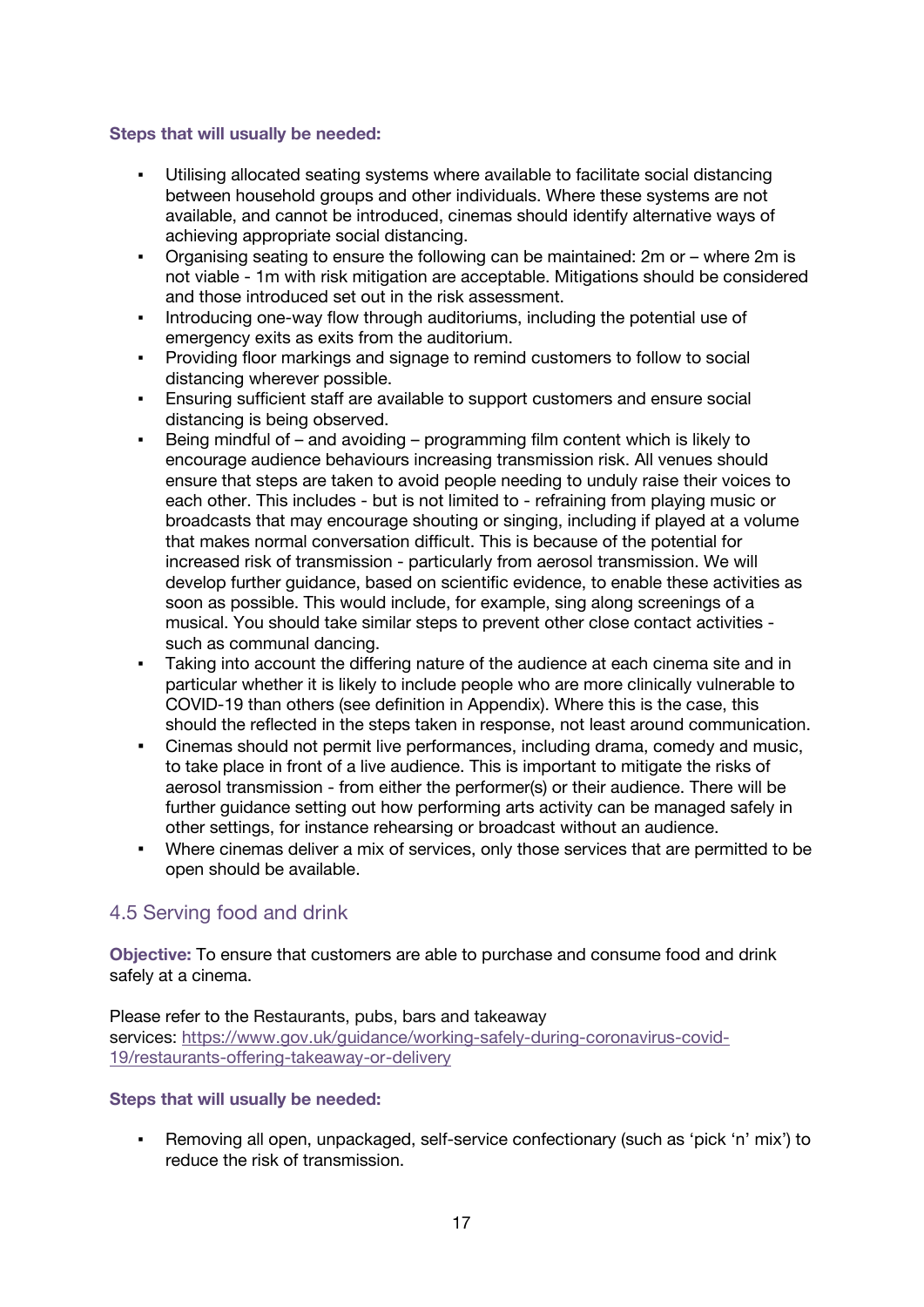- Using screens to create a physical barrier between staff and customers at concessions desks.
- Encouraging pre-ordering from collection points where possible.
- Encouraging the use of contactless payments where possible.
- Managing the risk of alcohol impairing social distancing through, where needed, additional controls on its purchase or consumption.

# 4.5.1 Working areas

**Objective:** To maintain social distancing between individuals when they are at their working areas.

- For people who work in one place, for example cashiers, working areas should allow them to maintain social distancing from one another as well as the public.
- Working areas should be assigned to an individual as much as possible. If they need to be shared, they should be shared by the smallest possible number of people.
- If it is not possible to keep working areas socially distant then businesses should consider whether that activity needs to continue for the business to operate, and if so take all mitigating actions possible to reduce the risk of transmission.

#### **Steps that will usually be needed:**

- Reviewing layouts and processes to allow staff to work further apart from each other.
- Only where it is not possible to move working areas further apart, arranging people to work side-by-side or facing away from each other rather than face-to-face. Where this is not possible, using for example screens to mitigate any risk.
- Using floor tape or paint to mark areas to help people keep to social distance wherever possible.

#### 4.5.2 Food preparation areas

**Objective:** To maintain social distancing and reduce contact where possible in kitchens and other food preparation areas.

#### **Steps that will usually be needed:**

- Following government guidance on managing food preparation and food service areas: https://www.gov.uk/government/publications/covid-19-guidance-for-foodbusinesses/guidance-for-food-businesses-on-coronavirus-covid-19
- Allowing kitchen access to as few people as possible.
- Minimising interaction between kitchen staff and other workers, including when on breaks.
- Putting teams into shifts to restrict the number of workers interacting with each other.
- Spacing working areas socially distant as much as possible, recognising the difficulty of moving equipment such as sinks, hobs and ovens. Consider cleanable panels to separate working areas in larger kitchens.
- Providing floor marking to signal social distance.
- Using 'one way' traffic flows to minimise contact.
- Minimising access to walk-in pantries, fridges and freezers, for example, with only one person being able to access these areas at one point in time.

Minimising contact at 'handover' points with other staff, such as when presenting food to serving staff and delivery drivers.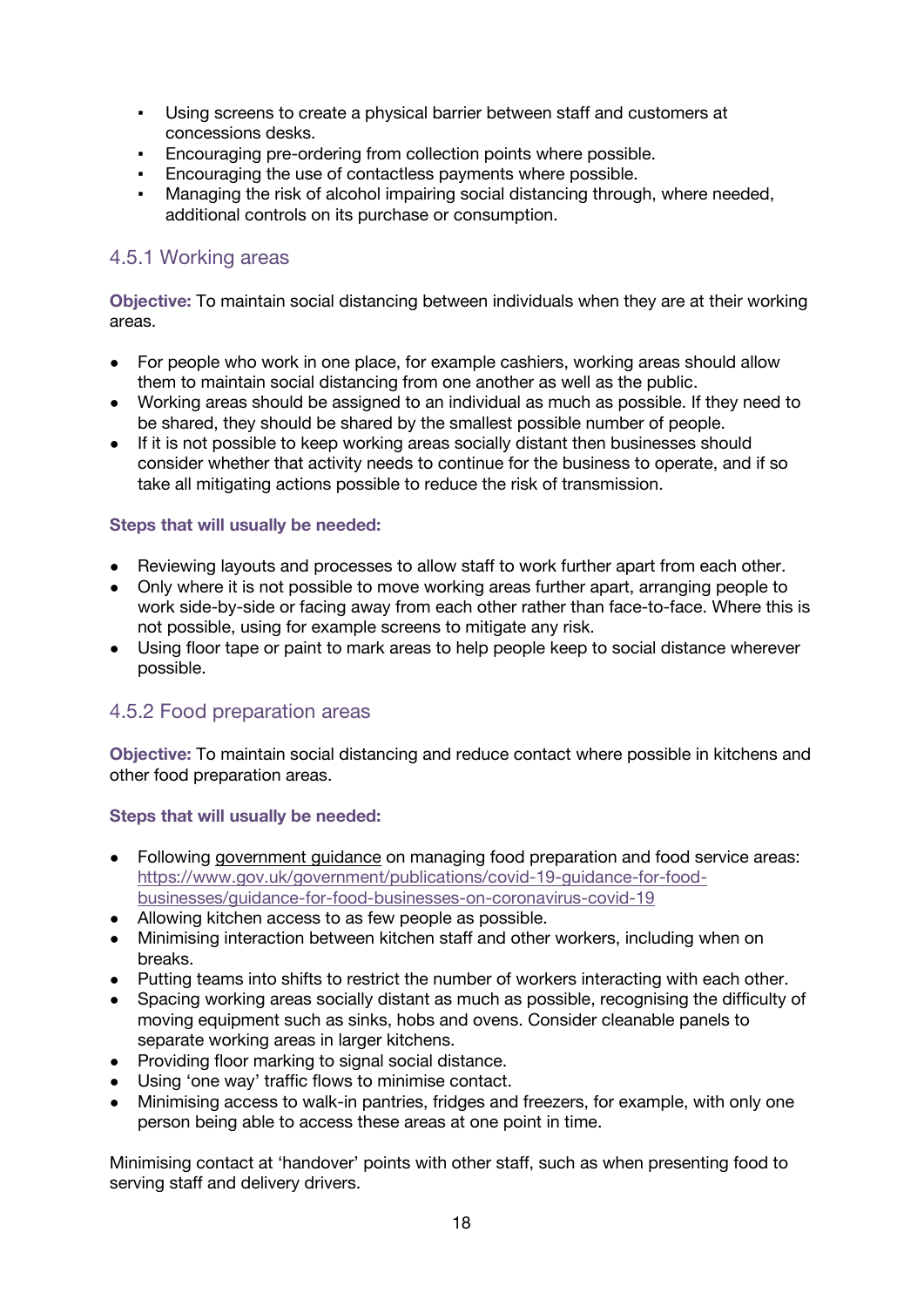# 4.5.3 Managing service of food and drink at a venue

**Objective:** To manage interactions at the venue resulting from service of food and drink at a venue.

#### **Steps that will usually be needed:**

- Maintaining social distancing from customers when taking orders from customers.
- Using social distance markings to remind customers to maintain social distance between customers of different households wherever possible.
- Preventing customer self-service of food, cutlery and condiments to minimise transmission. For example, providing cutlery and condiments only when food is served.
- Reducing the number of surfaces touched by both staff and customers. For example, using trays to deliver plates to tables.
- Providing only disposable condiments or cleaning non-disposable condiment containers after each use.
- Encouraging contactless payments where possible and adjusting location of card readers to maintain social distancing wherever possible.
- Creating a physical barrier between front of house workers and customers at points of service where possible. For example, screens or tables at tills and counters to maintain social distancing wherever possible.

# 4.5.4 Service at the venue

**Objective:** To manage interactions at the venue resulting from service of food and drink at a venue in indoor and outdoor services areas.

#### **Steps that will usually be needed:**

- Encouraging use of contactless ordering from tables where possible. For example, through an ordering app.
- Adjusting service approaches to minimise staff contact with customers. For example, encouraging use of table service over bar service and assigning a single staff member per table. Where bar service is unavoidable, preventing customers from remaining at the bar after ordering.
- Adjusting processes to prevent customers from congregating at points of service. For example, having only staff collect and return empty glasses to the bar.
- Minimising contact between kitchen workers and front of house workers. For example, by having zones from which front of house staff can collect food.

# 4.6 Providing and explaining available guidance

**Objective:** To minimise contact resulting from a visit to a cinema.

- Ensuring sufficient staff are available to provide advice or assistance to customers whilst maintaining social distance.
- Providing clear guidance on social distancing and hygiene to people on arrival, for example, signage and visual aids.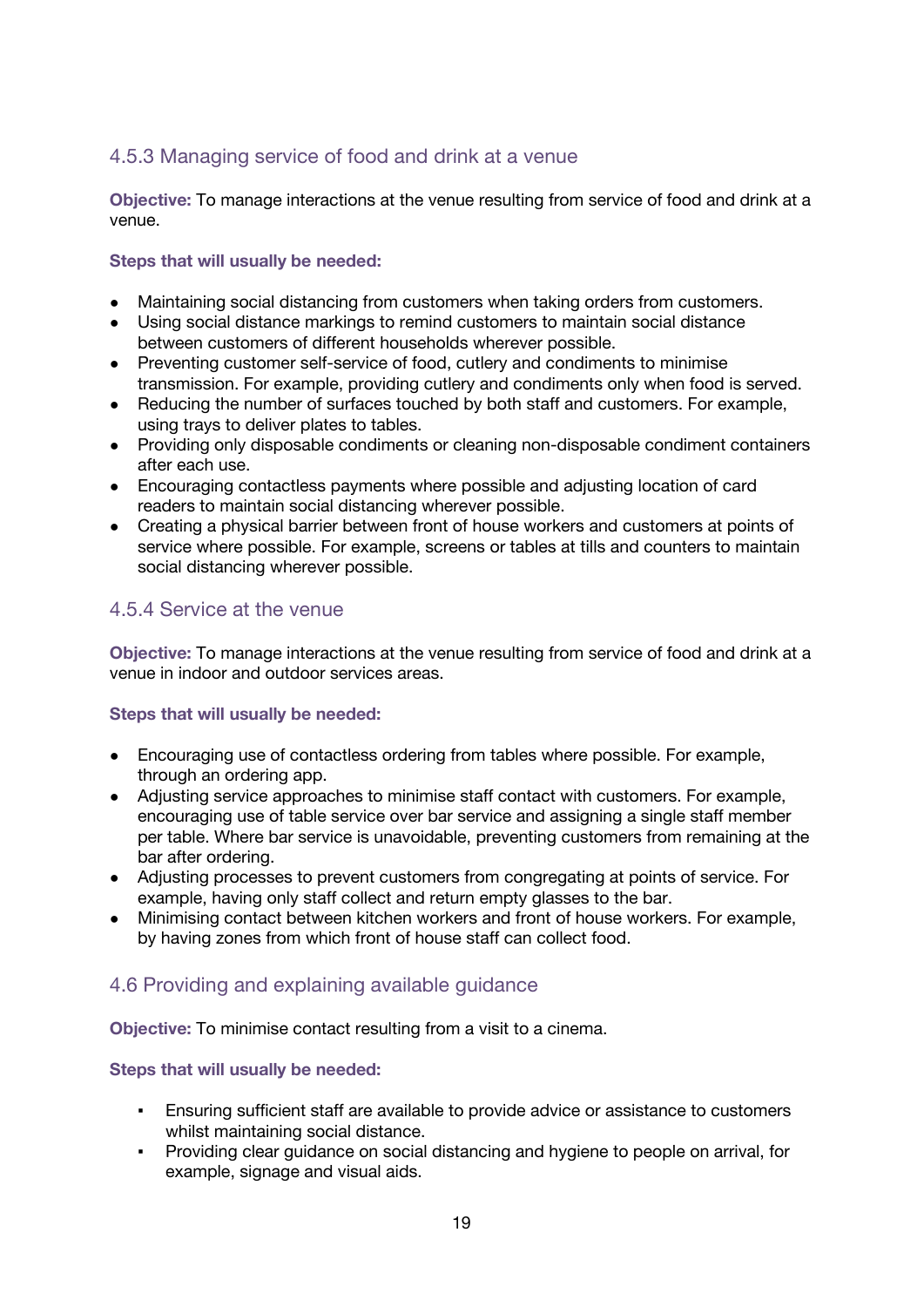- Providing written or spoken communication of the latest guidelines to both workers and customers inside and outside the cinema. You should display posters or information setting out how customers should behave at your venue to keep everyone safe.
- Creating social distancing champions to demonstrate social distancing guidelines to customers, if helpful.
- Consider the particular needs of those with disabilities, such as those who are hard of hearing or visually impaired,
- Reminding customers who are accompanied by children that they are responsible for supervising them at all times and should follow social distancing guidelines.
- Reviewing external messaging to visitors and customers to make sure it does not provide information that may present a security risk, such as the location of queues or the number of people permitted in a queue.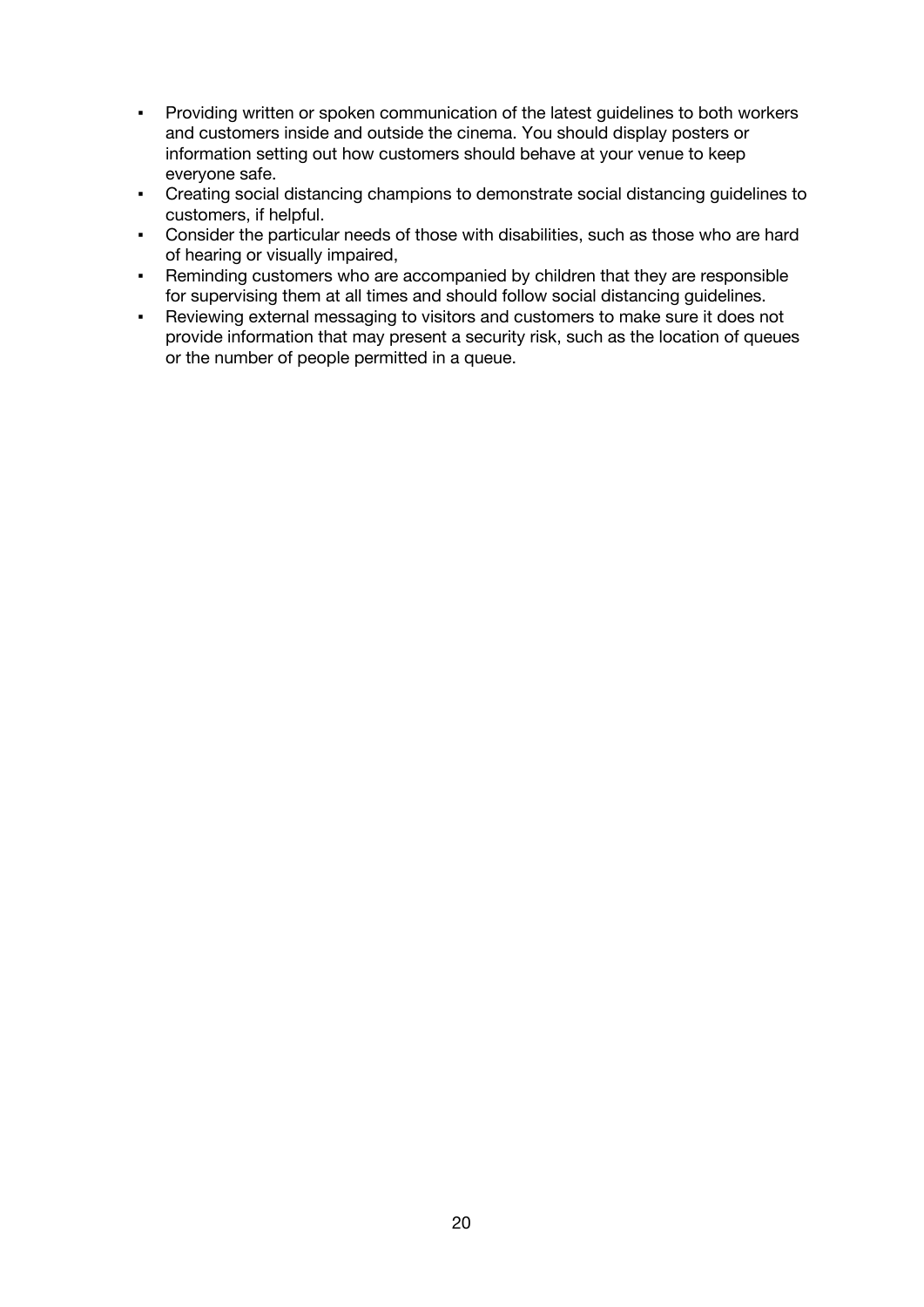# **5. Cleaning the workplace**

# 5.1 Before reopening

**Objective:** To make sure that any site or location that has been closed or partially operated is clean and ready to restart, including:

- An assessment for all sites, or parts of sites, that have been closed, before restarting work.
- Cleaning procedures and providing hand sanitiser, before restarting work.

#### **Steps that will usually be needed:**

- Checking whether you need to service or adjust ventilation systems, for example, so that they do not automatically reduce ventilation levels due to lower than normal occupancy levels.
- Most air conditioning systems do not need adjustment, however where systems serve multiple buildings, or you are unsure, advice should be sought from your heating ventilation and air conditioning (HVAC) engineers or advisers.

# 5.2 Keeping cinemas clean

**Objective:** To keep the cinema clean and prevent transmission by touching contaminated surfaces.

#### **Steps that will usually be needed:**

- Maintaining good ventilation in the work environment. For example, opening windows and doors frequently, where possible.
- **•** Frequent cleaning of work areas and equipment between use, using your usual cleaning products.
- Frequent cleaning of objects and surfaces that are touched regularly, including ticket ATMs, cash registers, staff handheld devices etc, and making sure there are adequate disposal arrangements for cleaning products.
- Clearing workspaces and removing waste and belongings from the work area at the end of a shift.
- If you are cleaning after a known or suspected case of COVID-19 then you refer to the specific guidance.

# 5.3 Hygiene – handwashing, sanitation facilities and toilets

**Objective:** To ensure/promote good hygiene, social distancing, and cleanliness in toilet facilities.

Public toilets, portable toilets and toilets inside premises should be kept open and carefully managed to reduce the risk of transmission of COVID-19.

Steps that will usually be needed:

Using signs and posters to build awareness of good handwashing technique, the need to increase handwashing frequency, avoid touching your face and to cough or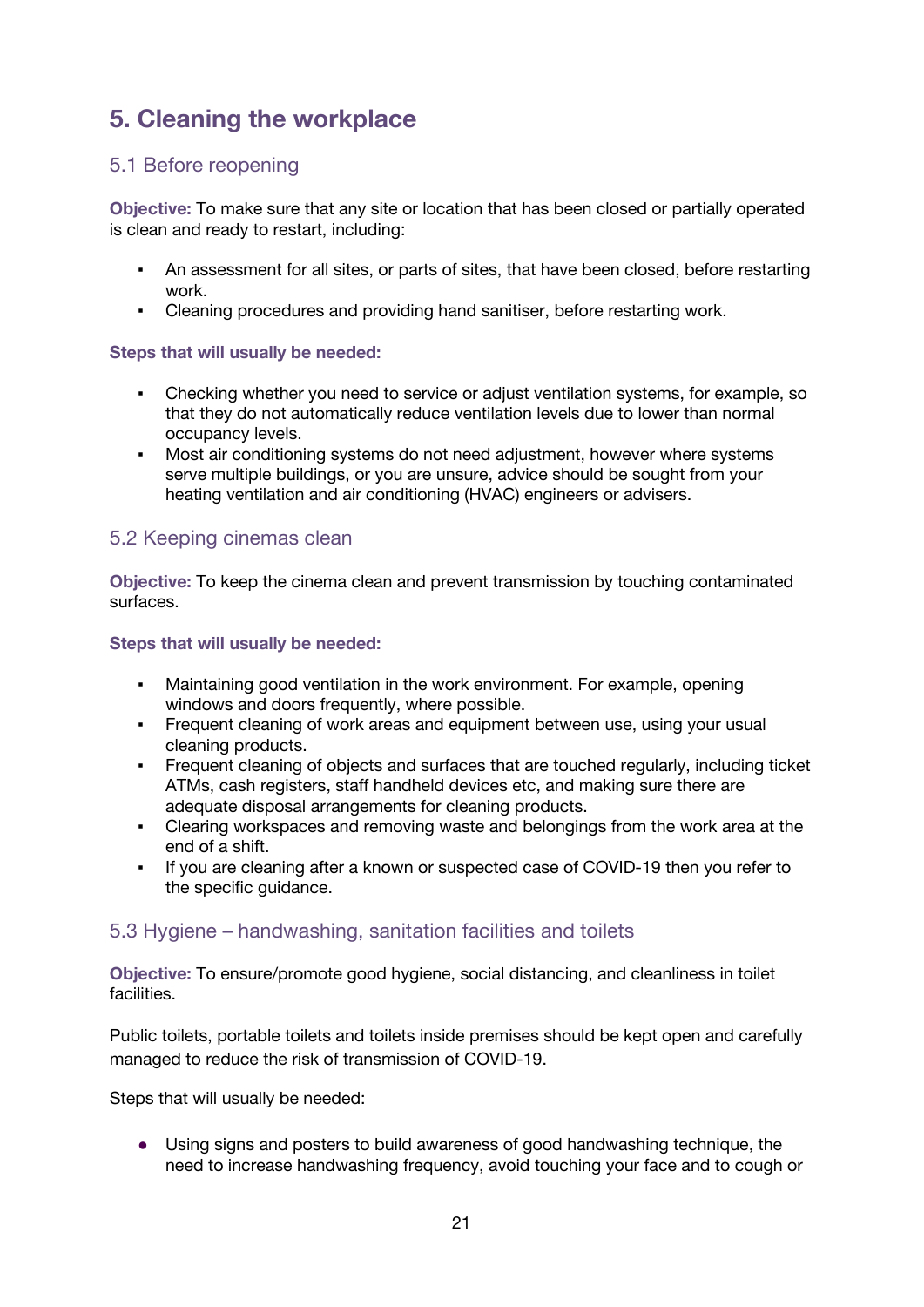sneeze into a tissue which is binned safely, or into your arm if a tissue is not available.

- Providing regular reminders and signage to maintain hygiene standards.
- Providing hand sanitiser in multiple locations around the cinema complex.
- Consider the use of social distancing marking in areas where queues normally form, and the adoption of a limited entry approach, with one in, one out (whilst avoiding the creation of additional bottlenecks).
- To enable good hand hygiene consider making hand sanitiser available on entry to toilets where safe and practical, and ensure suitable handwashing facilities including running water and liquid soap and suitable options for drying (either paper towels or hand driers) are available.
- Setting clear use and cleaning guidance for toilets, with increased frequency of cleaning in line with usage. Use normal cleaning products, paying attention to frequently hand touched surfaces, and consider use of disposable cloths or paper roll to clean all hard surfaces.
- Keep the facilities well ventilated, for example by fixing doors open where appropriate.
- Special care should be taken for cleaning of portable toilets and larger toilet blocks.
- Putting up a visible cleaning schedule can keep it up to date and visible.
- Providing more waste facilities and more frequent rubbish collection.

### 5.4 Auditoriums

**Objective:** To minimise the risk of transmission in cinema auditoriums.

- Cleaning them very frequently, typically between each screening, with particular attention paid to surfaces that customers' hands are likely to come into contact with such as screen doors and handrails.
- Cleaning of seats between each screening.
- Scheduling screenings in each auditorium to allow staff sufficient time to undertake necessary cleaning before the next audience arrives.
- **Encourage hand washing or use of sanitiser gel by customers on entering the** auditorium.
- Paying attention to ventilation and allowing fresh air between screenings if possible.
- Providing more waste facilities and more frequent rubbish collection.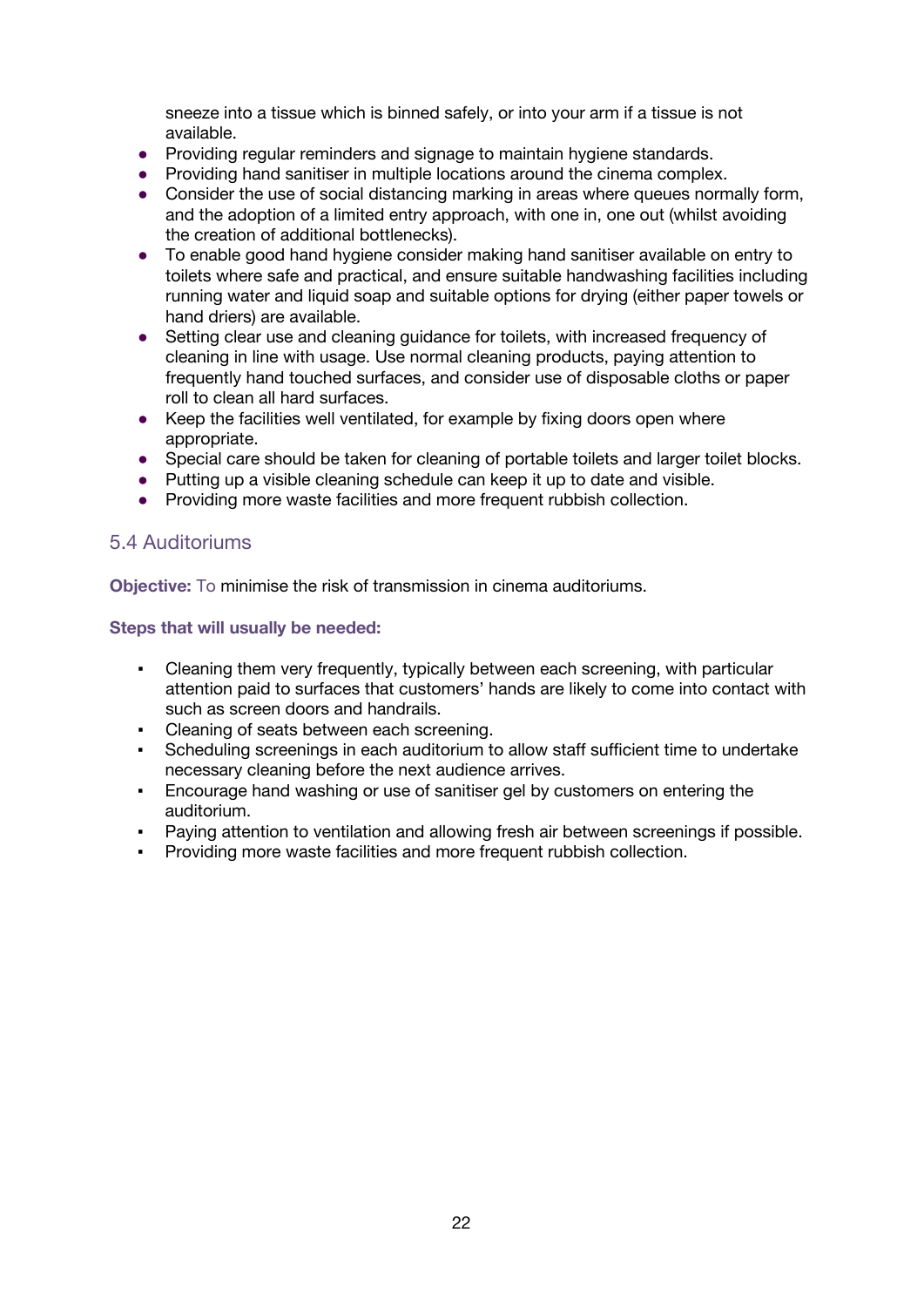# **6. Personal Protective Equipment (PPE) and face coverings**

# 6.1 Personal Protective Equipment (PPE)

PPE protects the user against health or safety risks at work. It can include items such as safety helmets, gloves, eye protection, high-visibility clothing, safety footwear and safety harnesses. It also includes respiratory protective equipment, such as face masks.

Where you are already using PPE in your work activity to protect against non-COVID-19 risks, you should continue to do so.

At the start of this document we described the steps you need to take to manage COVID-19 risk in the workplace. This includes working from home and staying socially distant from each other in the workplace wherever possible. When managing the risk of COVID-19, additional PPE beyond what you usually wear is not beneficial. This is because COVID-19 is a different type of risk to the risks you normally face in a workplace, and needs to be managed through social distancing, hygiene and fixed teams or partnering, not through the use of PPE.

The exception is clinical settings, like a hospital, or a small handful of other roles for which Public Health England advises use of PPE. For example, first responders. If you are in one of these groups, you should refer to the advice at:

https://www.gov.uk/government/publications/coronavirus-covid-19-personal-protectiveequipment-ppe-plan/covid-19-personal-protective-equipment-ppe-plan and https://www.gov.uk/government/publications/covid-19-decontamination-in-nonhealthcare-settings/covid-19-decontamination-in-non-healthcare-settings.

Workplaces should not encourage the precautionary use of extra PPE to protect against COVID-19 outside clinical settings or when responding to a suspected or confirmed case of COVID-19.

Unless you are in a situation where the risk of COVID-19 transmission is very high, your risk assessment should reflect the fact that the role of PPE in providing additional protection is extremely limited. However, if your risk assessment does show that PPE is required, then you must provide this PPE free of charge to workers who need it. Any PPE provided must fit properly. Further guidance at: https://www.hse.gov.uk/news/face-mask-ppe-rpecoronavirus.htm

# 6.2 Face coverings

There are some circumstances when wearing a face covering may be marginally beneficial as a precautionary measure. The evidence suggests that wearing a face covering does not protect you, but it may protect others if you are infected but have not developed symptoms.

A face covering can be very simple and may be worn in enclosed spaces where social distancing isn't possible. It just needs to cover your mouth and nose. It is not the same as a face mask, such as the surgical masks or respirators used by health and care workers. Similarly, face coverings are not the same as the PPE used to manage risks like dust and spray in an industrial context. Supplies of PPE, including face masks, must continue to be reserved for those who need them to protect against risks in their workplace, such as health and care workers, and those in industrial settings like those exposed to dust hazards.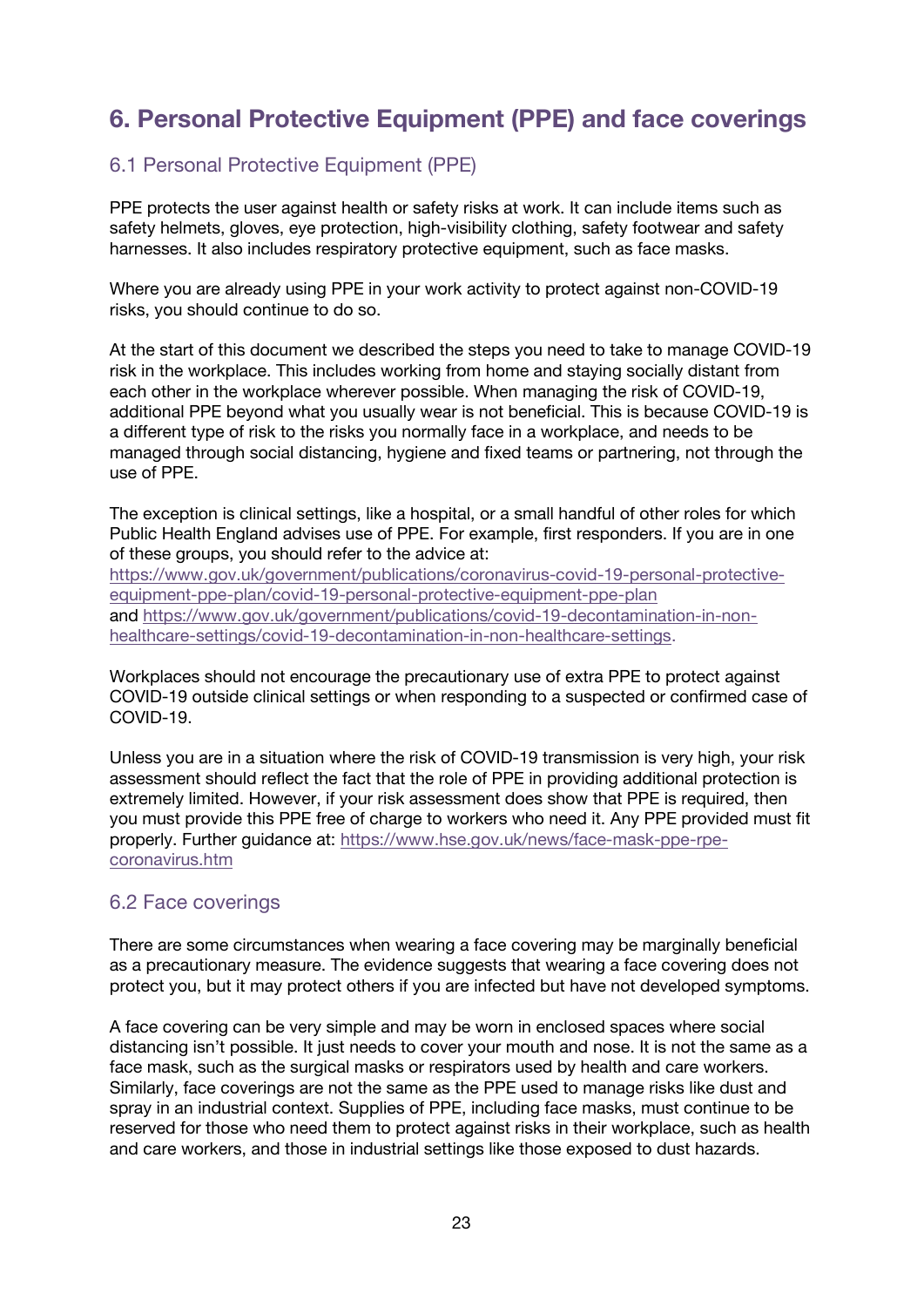It is important to know that the evidence of the benefit of using a face covering to protect others is weak and the effect is likely to be small, therefore face coverings are not a replacement for the other ways of managing risk, including minimising time spent in contact, using fixed teams and partnering for close-up work, and increasing hand and surface washing. These other measures remain the best ways of managing risk in the workplace and government would therefore not expect to see employers relying on face coverings as risk management for the purpose of their health and safety assessments.

Wearing a face covering is optional and is not required by law, including in the workplace. If you choose to wear one, it is important to use face coverings properly and wash your hands before putting them on and taking them off. You should be prepared to remove your face covering if asked to do so by police officers and staff for the purposes of identification.

Employers should support their workers in using face coverings safely if they choose to wear one. This means telling workers:

- Wash your hands thoroughly with soap and water for 20 seconds or use hand sanitiser before putting a face covering on, and after removing it.
- When wearing a face covering, avoid touching your face or face covering, as you could contaminate them with germs from your hands.
- Change your face covering if it becomes damp or if you've touched it.
- Continue to wash your hands regularly.
- Change and wash your face covering daily.
- If the material is washable, wash in line with manufacturer's instructions. If it's not washable, dispose of it carefully in your usual waste.
- **Practise social distancing wherever possible.**

You can make face-coverings at home and can find guidance on how to do this and use them safely on GOV.UK.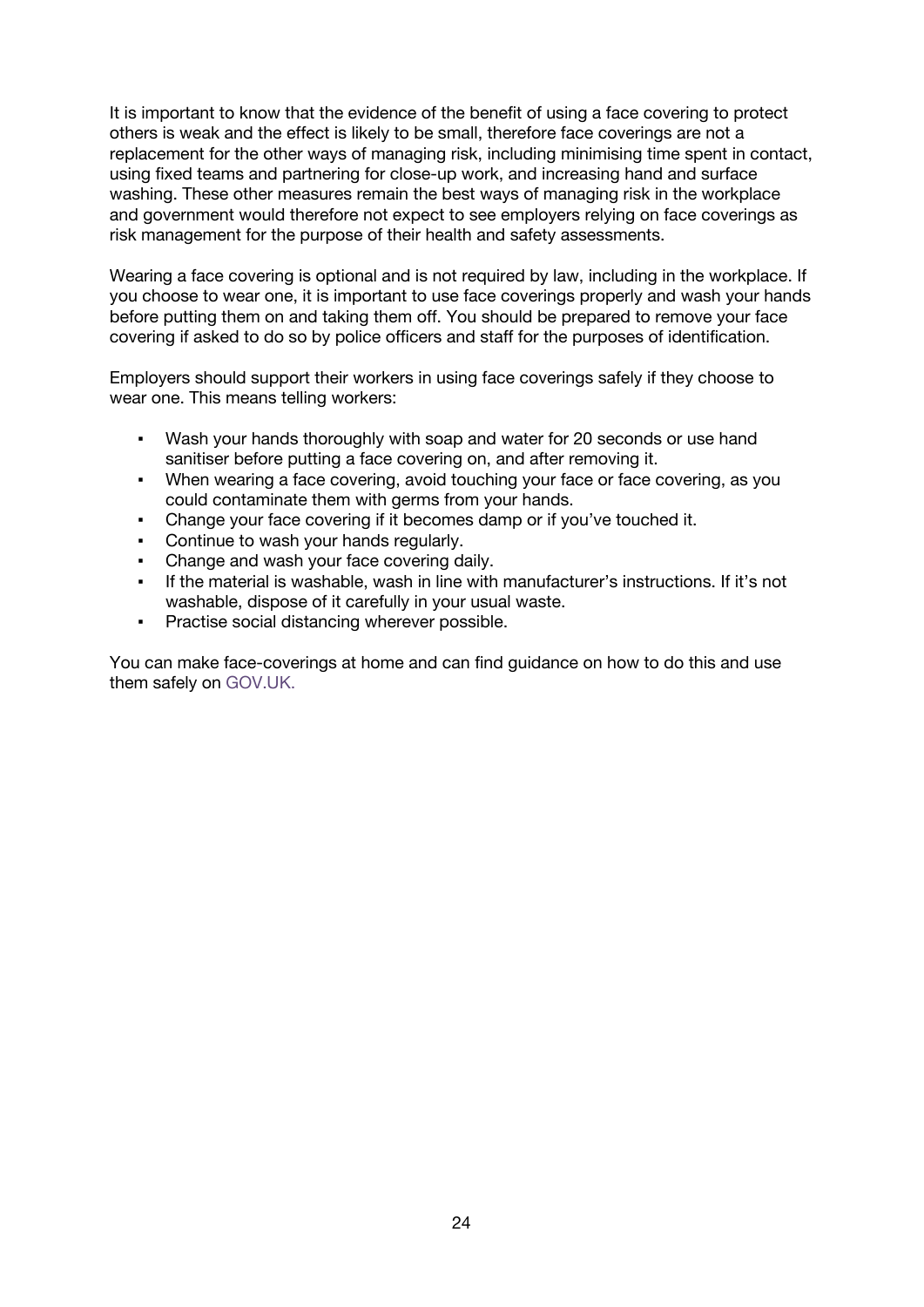# **7. Workforce Management**

# 7.1 Shift patterns and working groups

**Objective:** To change the way work is organised to create distinct groups and reduce the number of contacts each worker has.

#### **Steps that will usually be needed:**

- As far as possible, where workers are split into teams or shift groups, fixing these teams or shift groups so that where contact is unavoidable, this happens between the same people.
- Identifying areas where people have to directly pass things to each other and finding ways to remove direct contact such as by using drop-off points or transfer zones.

# 7.2 Work-related travel

### 7.2.1 Cars

**Objective:** To avoid unnecessary work travel and keep people safe when they do need to travel between locations.

#### **Steps that will usually be needed:**

- Minimising non-essential travel consider remote options first.
- Minimising the number of people outside of your household or support bubble travelling together in any one vehicle, using fixed travel partners, increasing ventilation when possible and avoiding sitting face-to-face.
- Cleaning shared vehicles between shifts or on handover.

# 7.2.2 Deliveries to other sites

**Objective:** To help workers delivering to cinemas to maintain social distancing and hygiene practices.

#### **Steps that will usually be needed:**

- Putting in place procedures to minimise person-to-person contact during deliveries to other sites.
- Maintaining consistent pairing where two-person deliveries are required.
- Minimising contact during payments and exchange of documentation, for example by using electronic payment methods and electronically signed and exchanged documents.

# 7.3 Communications and training

# 7.3.1 Returning to work

**Objective:** To make sure all workers understand COVID-19 related safety procedures.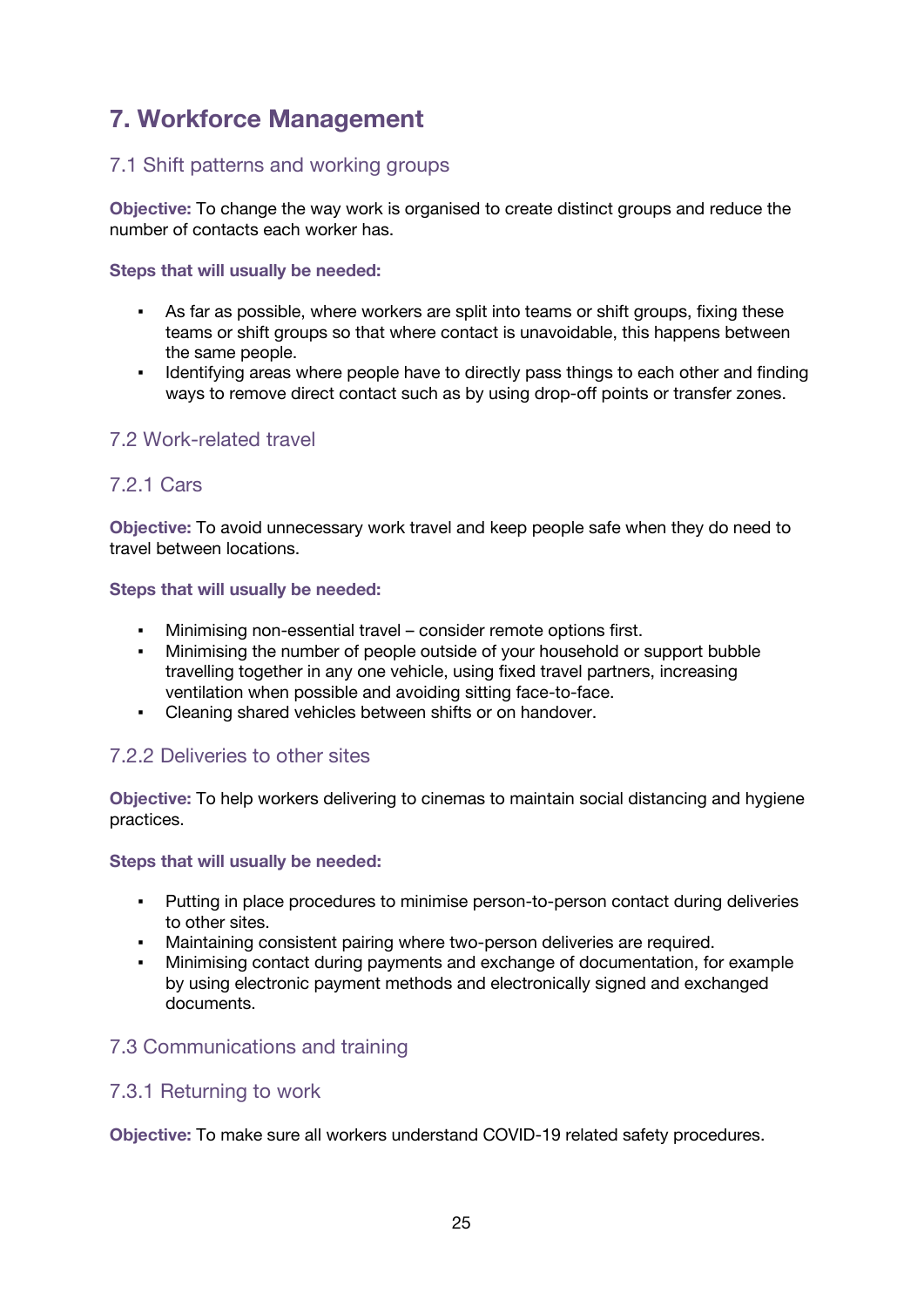#### **Steps that will usually be needed:**

- Providing clear, consistent and regular communication to improve understanding and consistency of ways of working.
- **Engaging with workers and worker representatives through existing communication** routes to explain and agree any changes in working arrangements.
- Developing communication and training materials for workers prior to returning to site, especially around new procedures for arrival at work.
- **Ensuring that all of those in supervisory roles in particular are aware of the findings** of the risk assessment for their site, and the part they should play in ensuring necessary actions are undertaken.

# 7.3.2 Ongoing communications and signage

**Objective:** To make sure all workers are kept up to date with how safety measures are being implemented or updated.

- Ongoing engagement with workers (including through trade unions or employee representative groups) to monitor and understand any unforeseen impacts of changes to working environments.
- Awareness and focus on the importance of mental health at times of uncertainty. The government has published guidance on the mental health and wellbeing aspects of coronavirus (COVID-19).
- Using simple, clear messaging to explain guidelines using images and clear language, with consideration of groups for which English may not be their first language.
- Using visual communications, for example whiteboards or signage, to explain changes to production schedules, breakdowns or materials shortages to reduce the need for face-to-face communications.
- Communicating approaches and operational procedures to suppliers, customers or trade bodies to help their adoption and to share experience.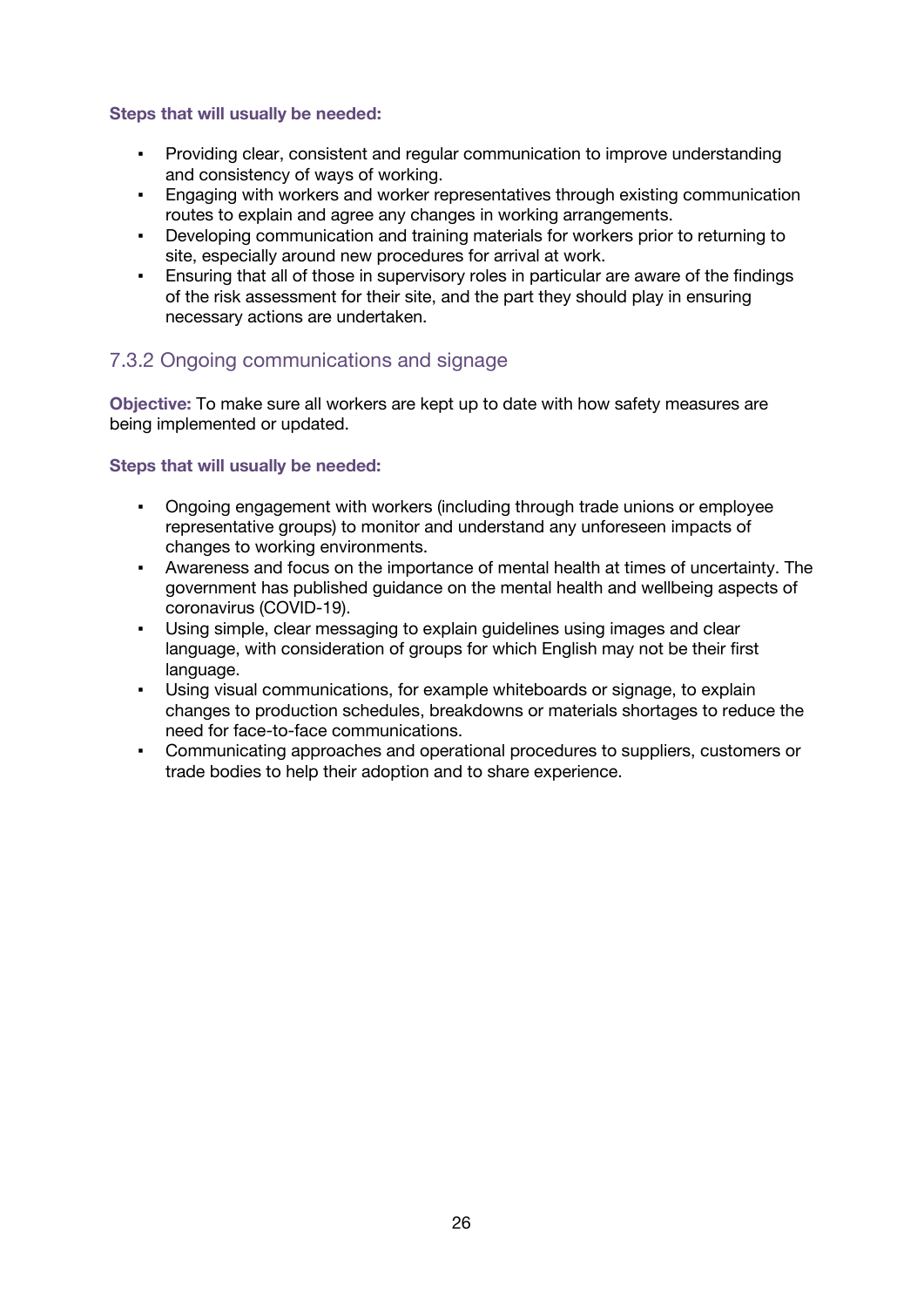# **8. Inbound and outbound goods**

**Objective:** To maintain social distancing and avoid surface transmission when goods enter and leave the site, especially in high volume situations.

- Revising pick-up and drop-off collection points, procedures, signage and markings.
- Minimising unnecessary contact at security and similar. For example, non-contact deliveries where the nature of the product allows for use of electronic pre-booking.
- Considering methods to reduce frequency of deliveries, for example by ordering larger quantities less often.
- Where possible and safe, having single workers load or unload vehicles.
- Where possible, using the same pairs of people for loads where more than one is needed.
- **Enabling drivers to access welfare facilities when required, consistent with other** guidance.
- **Encouraging drivers to stay in their vehicles where this does not compromise their** safety and existing safe working practice, such as preventing drive-aways.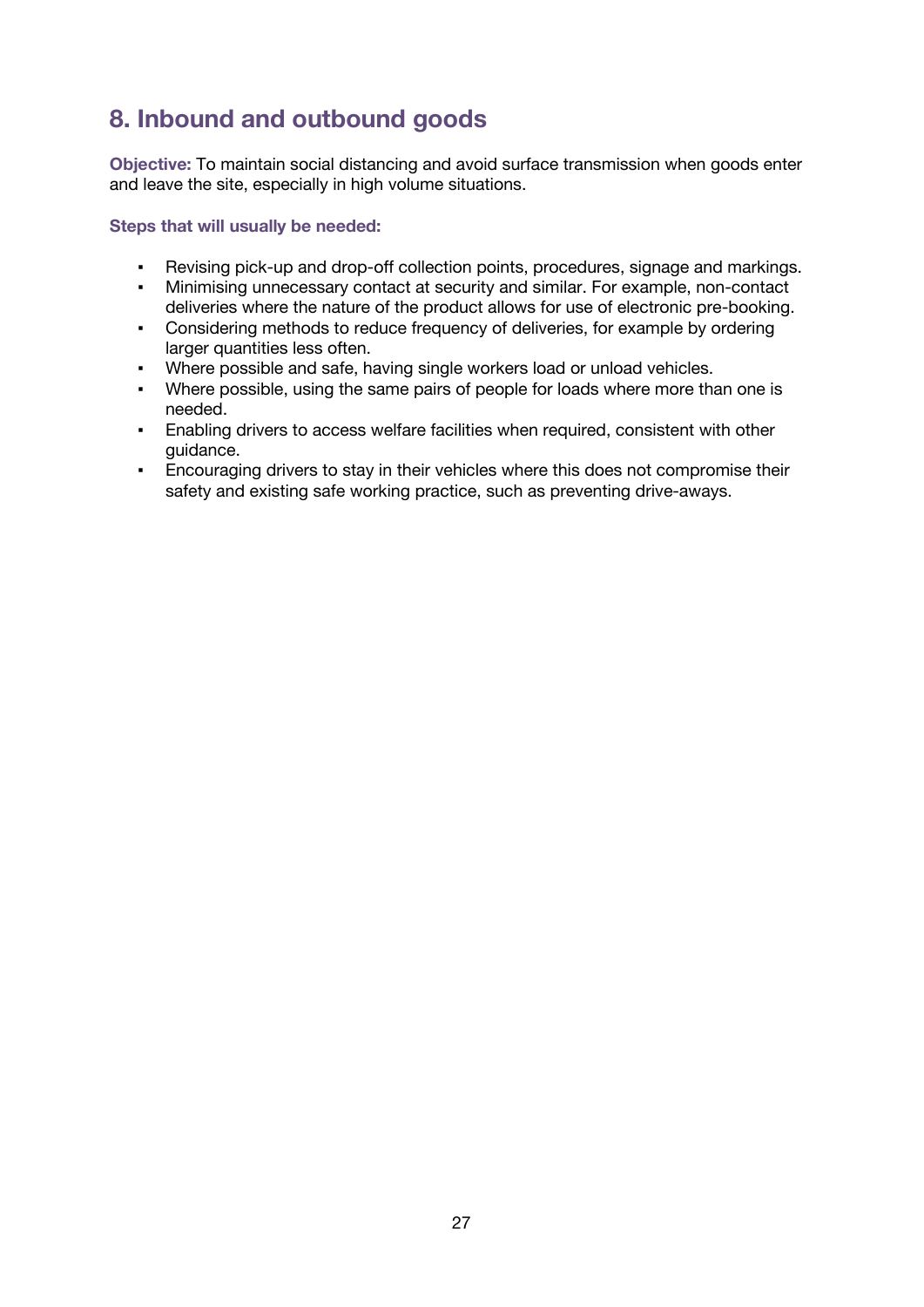# **Where to obtain further guidance**

COVID-19: What you need to do: https://www.gov.uk/coronavirus

Support for businesses and employers during coronavirus (COVID-19): https://www.gov.uk/coronavirus/business-support

General guidance for employees during coronavirus (COVID-19): https://www.gov.uk/guidance/guidance-and-support-for-employees-during-coronaviruscovid-19

Scottish Government COVID-19 guidance pages: https://www.gov.scot/coronavirus-covid-19/.

Welsh Government COVID-19 guidance pages: https://gov.wales/coronavirus

COVID-19: guidance for drive-in cinemas: https://www.cinemauk.org.uk/coronavirus-covid-19/guidance-for-cinemas/

Film and Television Charity - financial support, advice and guidance and support on mental health issues: https://filmtvcharity.org.uk/covid-19-help-advice/